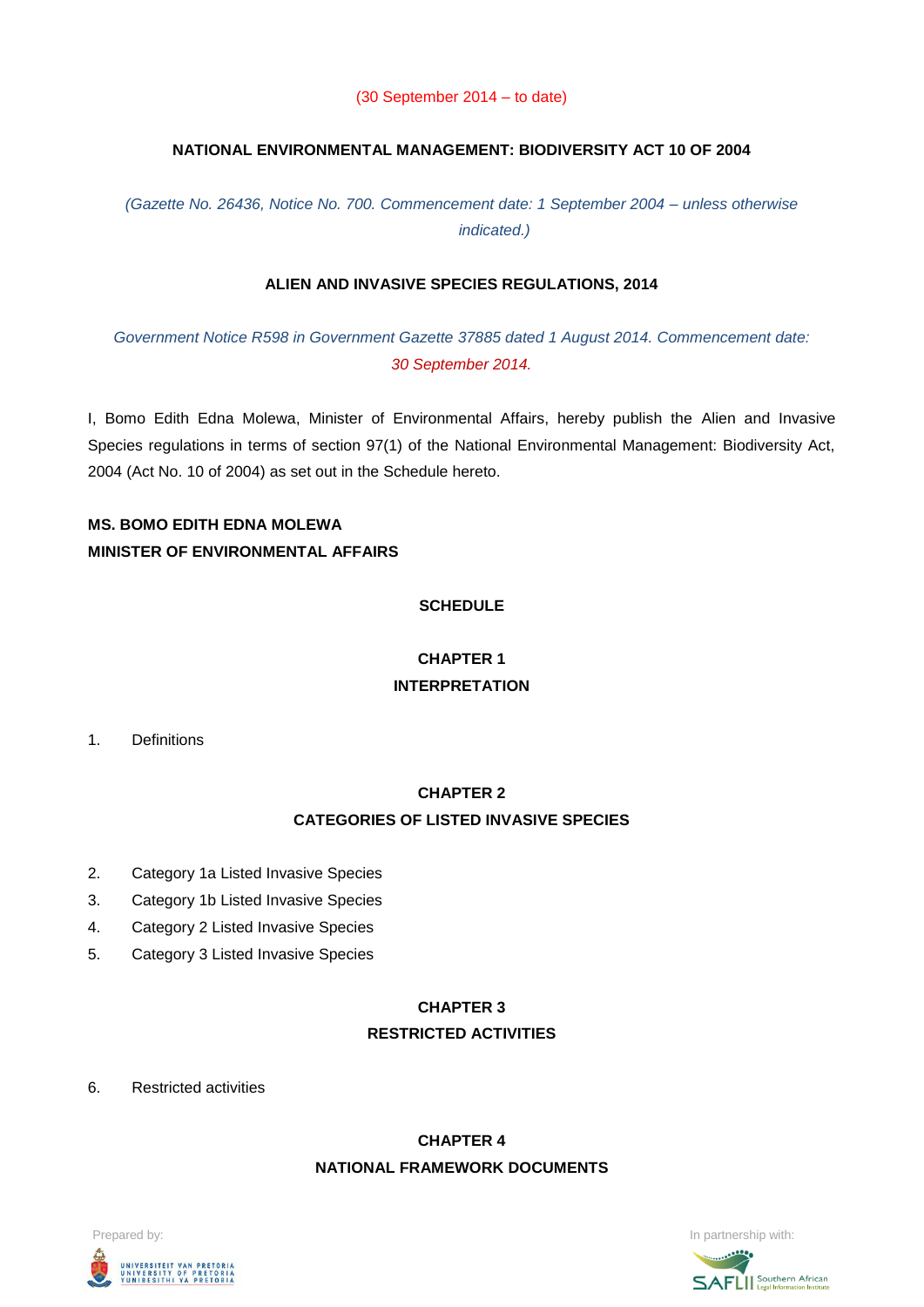- 7. Exempted alien species
- 8. Invasive Species Monitoring, Control and Eradication Plans
- 9. National register of alien and listed invasive species
- 10. Invasive species research and biological control
- 11. National status reports

### **CHAPTER 5**

### **REGISTERS AND NOTIFICATION**

- 12. Register of permits
- 13. Register of notifications and directives

### **CHAPTER 6**

### **RISK ASSESSMENT**

- 14. Risk assessment framework
- 15. Risk assessment facilitator
- 16. Risk assessment procedure
- 17. Risk assessment report

### **CHAPTER 7**

### **ISSUING, AMENDMENT AND CANCELLATION OF PERMITS**

- 18. Nature of permit
- 19. Form and content of application for permit
- 20. Consideration of application
- 21. Decision
- 22. Permit conditions
- 23. Special provisions for research, biological control, display and inter-basin transfer
- 24. Form and content of permits
- 25. Period of validity of permits
- 26. Amendment of permits
- 27. Return of cancelled permits
- 28. Renewal of permits
- 29. Sale or transfer of alien and listed invasive species

### **CHAPTER 8**

### **EMERGENCY SUSPENSION**

30. Emergency suspension of permits

**CHAPTER 9**



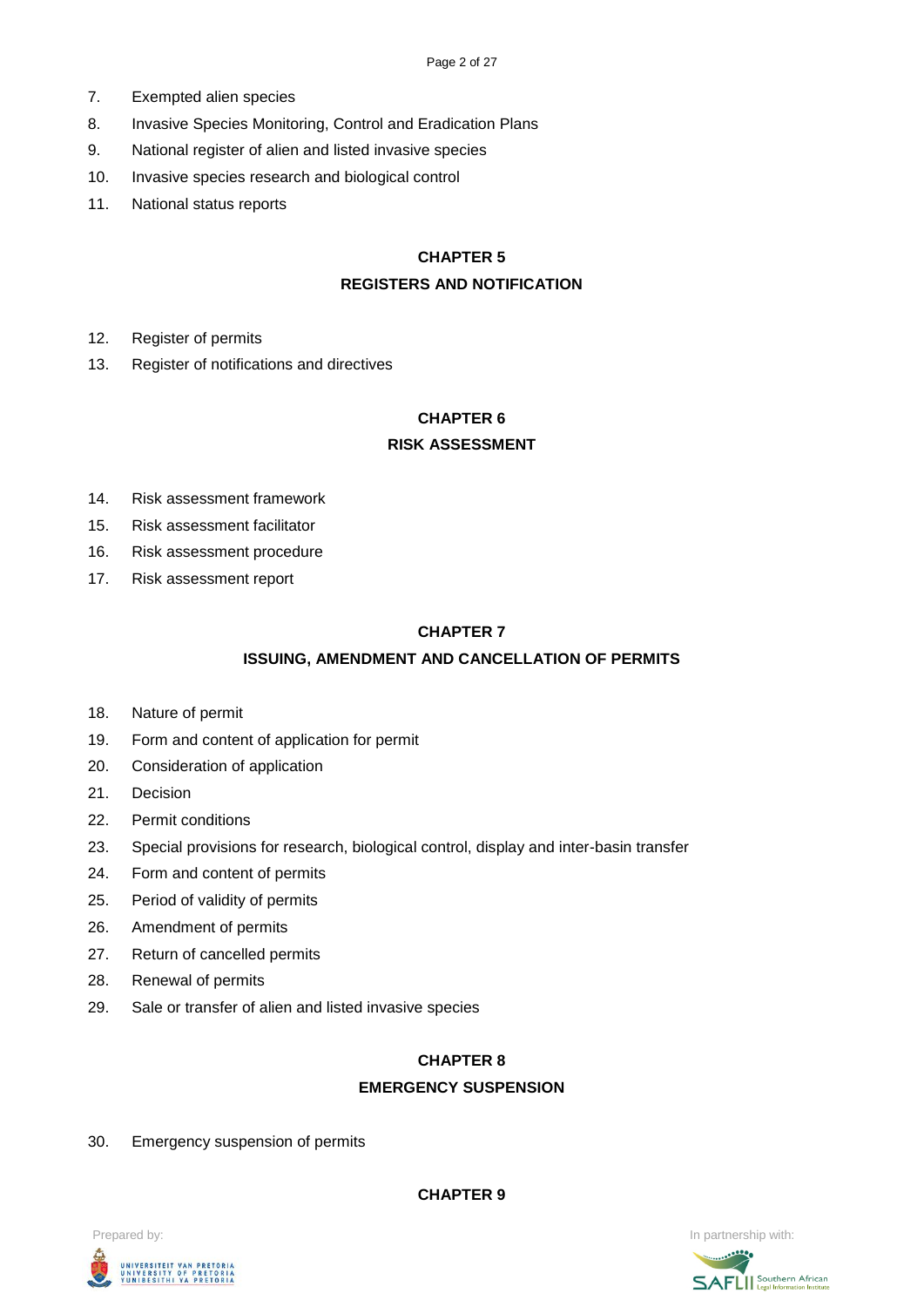#### Page 3 of 27

#### **COMPLIANCE AND ENFORCEMENT**

- 31. Prohibited alien and listed invasive species directives
- 32. Request for directives
- 33. Withdrawal of directives
- 34. Limitation of liability
- 35. Offences and penalties

### **CHAPTER 10**

### **TRANSITIONAL ARRANGEMENTS AND SHORT TITLE**

- 36. Repeal
- 37. Short title and commencement date
- LIST OF ANNEXURES

Annexure A: Fees

Annexure B: Request to issue a directive in terms of regulation 32

# **CHAPTER 1 INTERPRETATION**

### **1. Definitions**

In these regulations any word or expression to which a meaning has been assigned in the Act shall have the meaning so assigned and, unless the contents otherwise indicates -

**"authorised official"** means an environmental management inspector and any official employed by the Department;

**"biological control"** means the use of specimens of one species for the purpose of preying on, parasitising on, damaging, killing, suppressing or controlling a specimen of another species;

**"botanical institution"** means an establishment where plants are grown for scientific study and for display to the public;

**"catch and release"** means the catching and release of a live fresh- water animal in the same area in which it was caught;

**"Category 1a Listed Invasive Species"** means invasive species contemplated in Regulation 2;

**"Category 1b Listed Invasive Species"** means invasive species contemplated in Regulation 3;

**"Category 2 Listed Invasive Species"** means invasive species contemplated in Regulation 4;



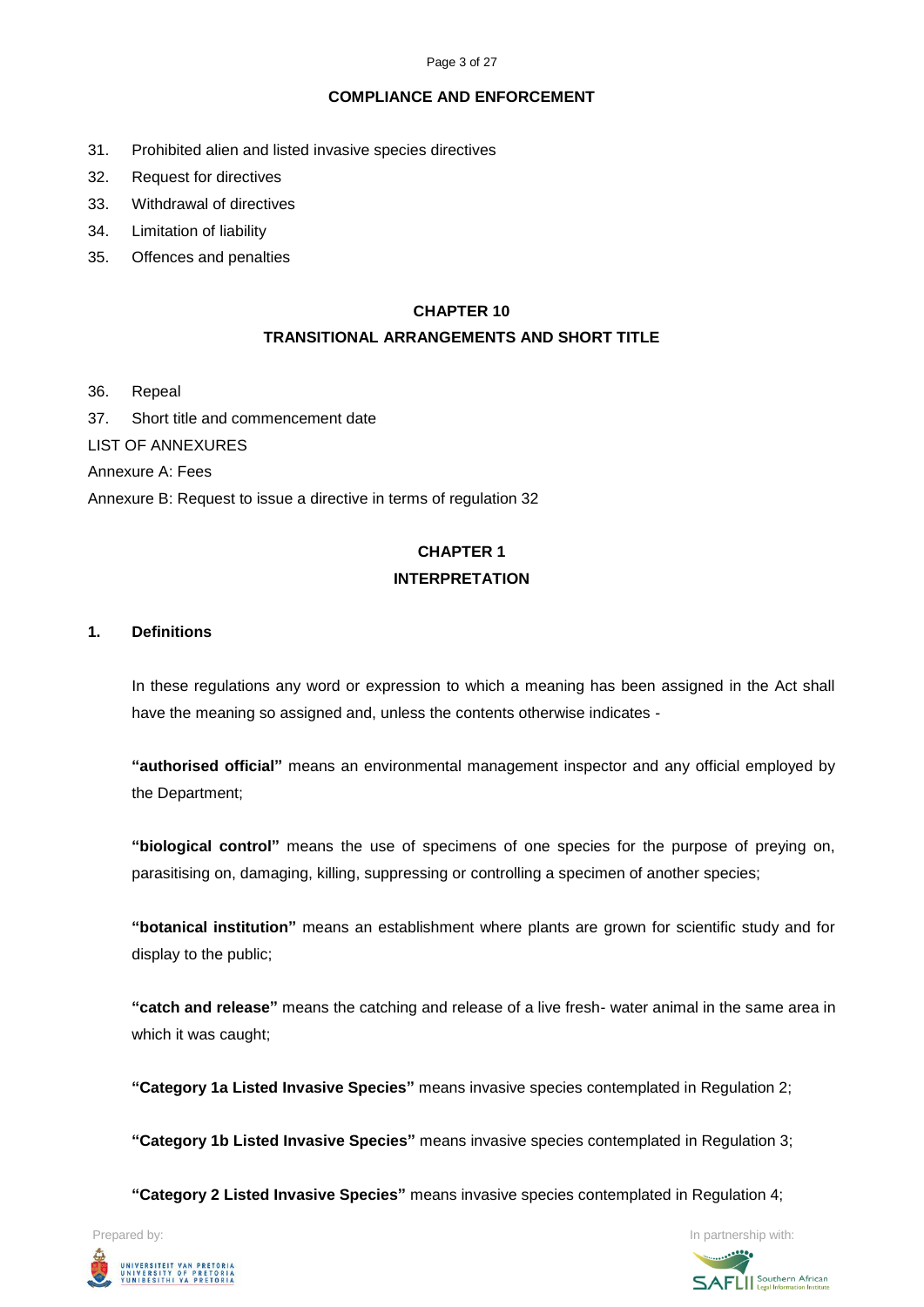**"Category 3 Listed Invasive Species"** means invasive species contemplated in Regulation 5;

**"inter-basin transfer scheme"** means a man-made conveyance scheme which moves water from one river catchment where it is available, to another catchment where water is less available;

**"Invasive Species Monitoring, Control and Eradication Plan"** means a plan contemplated in section 76 of the Act and in Regulation 8;

**"off-shore island"** means the Prince Edward Islands referred to in the Prince Edward Islands Act, 1948 (Act No. 43 of 1948), or any other off- shore island in South Africa's exclusive economic zone;

**"pathway"** means the route by which a specimen of an alien or listed invasive species is transported, introduced into, dispersed or spread within the Republic, whether by natural, unnatural, deliberate or inadvertent means or by an act of omission;

**"prohibited alien species"** means an alien species listed by notice by the Minister, in respect of which a permit may not be issued as contemplated in section 67(1) of the Act;

**"riparian area"** means within 32 metres of the edge of a river, lake, dam, wetland or estuary, or within the 1:100 year floodline, whichever is the greater;

**"risk assessment"** means a scientific evaluation of the threat or potential threat to ecosystems, habitats, other species, the economy, the environment or human health or well-being posed by a restricted activity involving a specimen of an alien or listed invasive species in terms of Chapter 6 of these regulations;

### **"scientific institution"** means -

- (a) an organ of state that is involved in research;
- (b) a registered research unit of a tertiary institution; or
- (c) a museum or herbarium;

**"vector"** means any object by, with or on which a specimen of an alien or listed invasive species is inadvertently or deliberately transported, dispersed or spread; and

**"zoological institution"** means a facility in which animals are confined within enclosures, displayed to the public, and in which they may also be bred.

#### **CHAPTER 2**



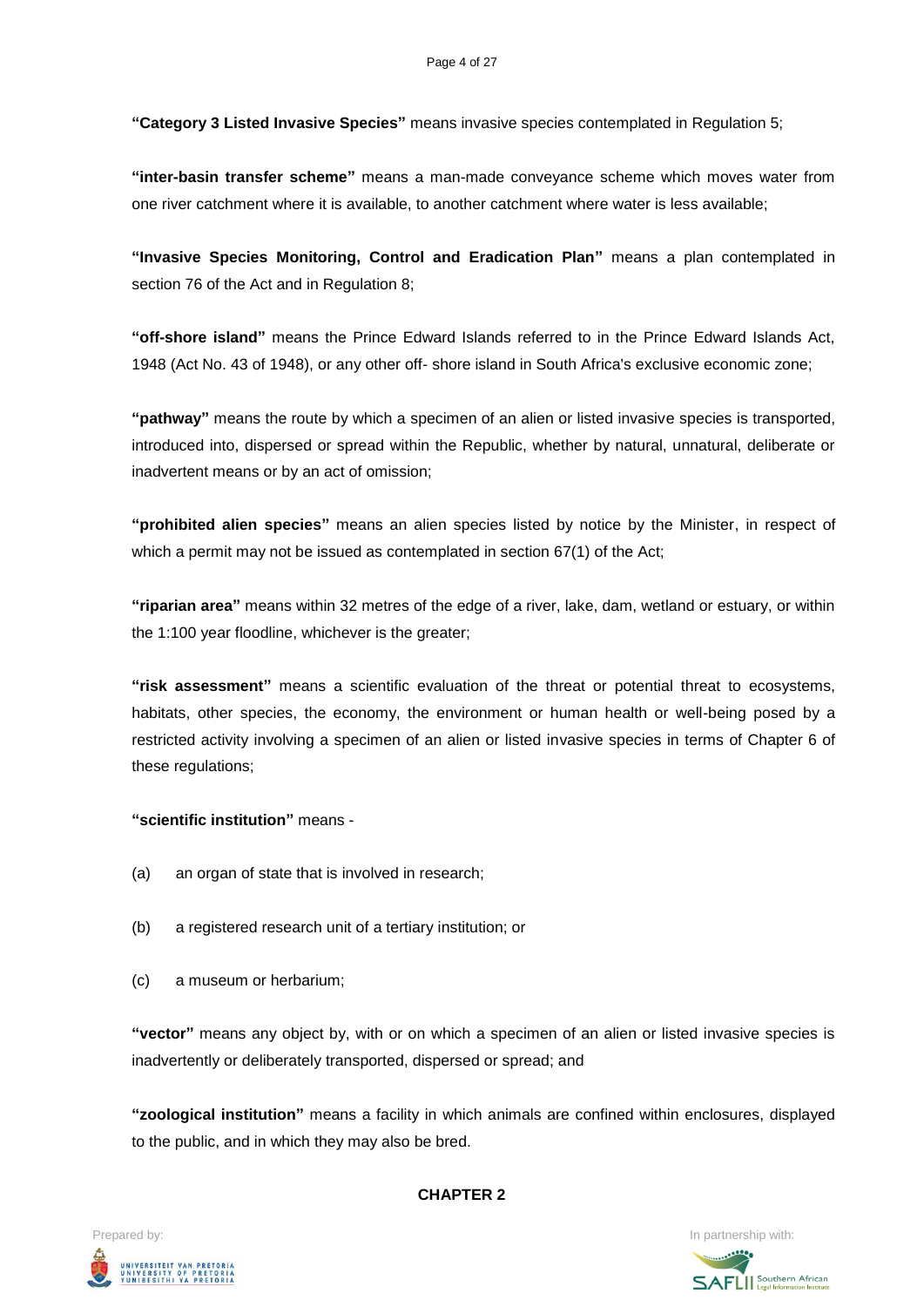### **CATEGORIES OF LISTED INVASIVE SPECIES**

### **2. Category 1a Listed Invasive Species**

- (1) Category 1a Listed Invasive Species are those species listed as such by notice in terms of section 70(1)(a) of the Act as species which must be combatted or eradicated.
- (2) A person in control of a Category 1a Listed Invasive Species must
	- (a) comply with the provisions of section 73(2) of the Act;
	- (b) immediately take steps to combat or eradicate listed invasive species in compliance with sections 75(1), (2) and (3) of the Act; and
	- (c) allow an authorised official from the Department to enter onto land to monitor, assist with or implement the combatting or eradication of the listed invasive species.
- (3) If an Invasive Species Management Programme has been developed in terms of section 75(4) of the Act, a person must combat or eradicate the listed invasive species in accordance with such programme.

### **3. Category 1b Listed Invasive Species**

- (1) Category 1b Listed Invasive Species are those species listed as such by notice in terms of section 70(1)(a) of the Act as species which must be controlled.
- (2) A person in control of a Category 1b Listed Invasive Species must control the listed invasive species in compliance with sections 75(1), (2) and (3) of the Act.
- (3) If an Invasive Species Management Programme has been developed in terms of section 75(4) of the Act, a person must control the listed invasive species in accordance with such programme.
- (4) A person contemplated in sub-regulation (2) must allow an authorised official from the Department to enter onto the land to monitor, assist with or implement the control of the listed invasive species, or compliance with the Invasive Species Management Programme contemplated in section 75(4) of the Act.

### **4. Category 2 Listed Invasive Species**

(1) Category 2 Listed Invasive Species are those species listed by notice in terms of section 70(1)(a) of the Act as species which require a permit to carry out a restricted activity within an area specified in the Notice or an area specified in the permit, as the case may be.



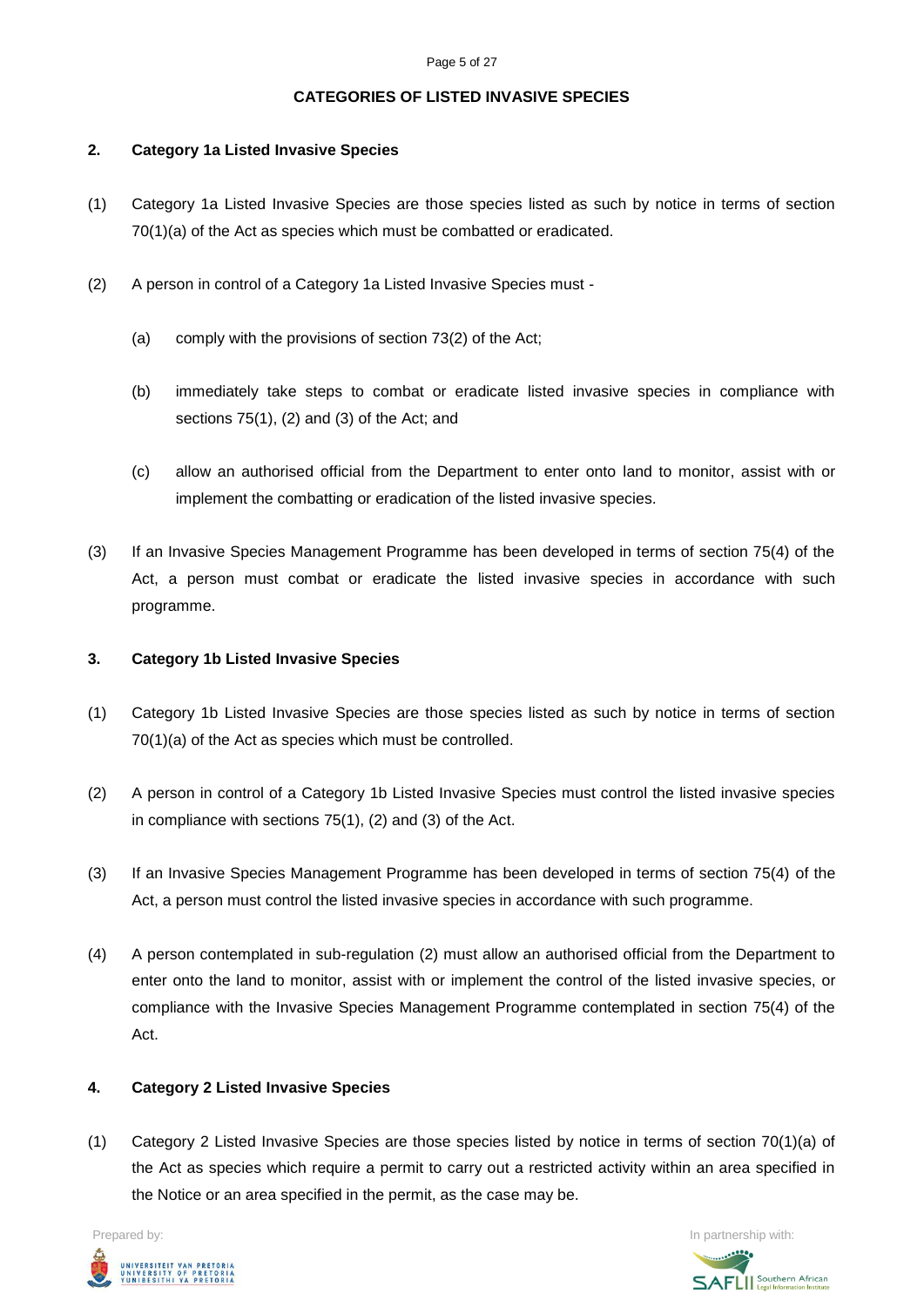- (2) Unless otherwise indicated in the Notice, no person may carry out a restricted activity in respect of a Category 2 Listed Invasive Species without a permit.
- (3) A landowner on whose land a Category 2 Listed Invasive Species occurs or person in possession of a permit, must ensure that the specimens of the species do not spread outside of the land or the area specified in the Notice or permit.
- (4) If an Invasive Species Management Programme has been developed in terms of section 75(4) of the Act, a person must control the listed invasive species in accordance with such programme.
- (5) Unless otherwise specified in the Notice, any species listed as a Category 2 Listed Invasive Species that occurs outside the specified area contemplated in sub-regulation (1), must, for purposes of these regulations, be considered to be a Category 1b Listed Invasive Species and must be managed according to Regulation 3.
- (6) Notwithstanding the specific exemptions relating to existing plantations in respect of Listed Invasive Plant Species published in *Government Gazette* No. 37886, Notice 599 of 1 August 2014 (as amended), any person or organ of state must ensure that the specimens of such Listed Invasive Plant Species do not spread outside of the land over which they have control.

### **5. Category 3 Listed Invasive Species**

- (1) Category 3 Listed Invasive Species are species that are listed by notice in terms of section 70(1)(a) of the Act, as species which are subject to exemptions in terms of section 71(3) and prohibitions in terms of section 71A of Act, as specified in the Notice.
- (2) Any plant species identified as a Category 3 Listed Invasive Species that occurs in riparian areas, must, for the purposes of these regulations, be considered to be a Category 1b Listed Invasive Species and must be managed according to regulation 3.
- (3) If an Invasive Species Management Programme has been developed in terms of section 75(4) of the Act, a person must control the listed invasive species in accordance with such programme.

# **CHAPTER 3 RESTRICTED ACTIVITIES**

### **6. Restricted activities**

In addition to those activities defined in terms of section 1 of the Act as restricted activities, the following activities are hereby prescribed as restricted activities:



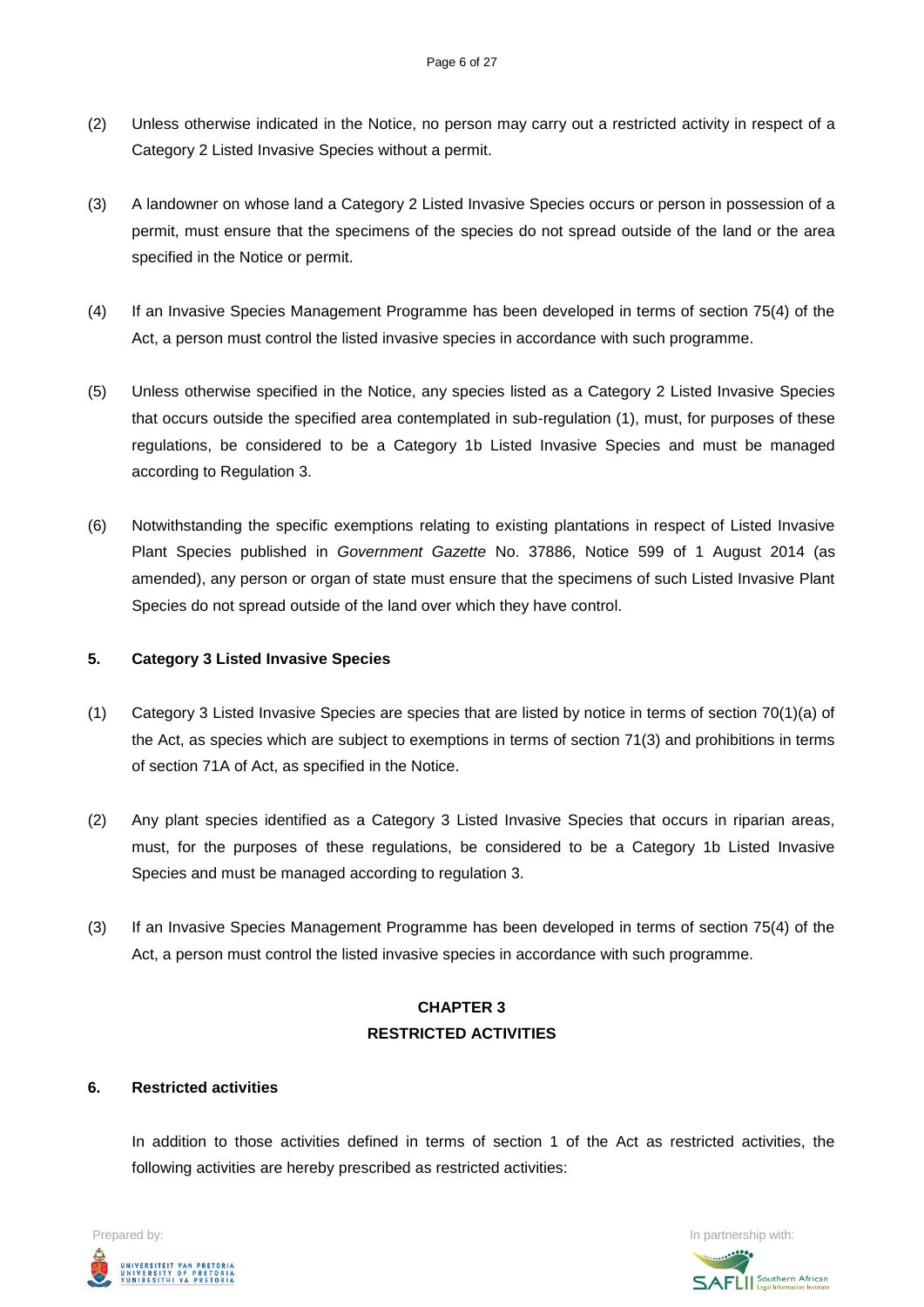- (a) spreading or allowing the spread of, any specimen of a listed invasive species;
- (b) releasing any specimen of a listed invasive species;
- (c) the transfer or release of a specimen of a listed invasive fresh- water species from one discrete catchment system in which it occurs, to another discrete catchment system in which it does not occur; or, from within a part of a discrete catchment system where it does occur to another part where it does not occur as a result of a natural or artificial barrier;
- (d) discharging of or disposing into any waterway or the ocean, water from an aquarium, tank or other receptacle that has been used to keep a specimen of an alien species or a listed invasive freshwater species;
- (e) catch and release of a specimen of a listed invasive fresh-water fish or listed invasive freshwater invertebrate species;
- (f) the introduction of a specimen of an alien or listed invasive species to off-shore islands; or
- (g) the release of a specimen of a listed invasive fresh-water fish species, or of a listed invasive fresh water invertebrate species into a discrete catchment system in which it already occurs.

### **7. Exempted alien species**

An exempted alien specimen or alien specimen for which a permit is required, entering the Republic from outside the country, must be accompanied by veterinary health certificates or phytosanitary certificates as official declaration by the exporting authority that the risk of such specimen becoming a potential vector of invasive diseases or pathogens has been managed.

### **CHAPTER 4 NATIONAL FRAMEWORK DOCUMENTS**

### **8. Invasive Species Monitoring, Control and Eradication Plans**

- (1) The Minister must
	- (a) within one year of the date on which these regulations come into effect, develop guidelines for the development of Invasive Species Monitoring, Control and Eradication Plans for listed invasive species as contemplated in section 76 of the Act;
	- (b) publish the guidelines contemplated in paragraph (a) on the Department's website; and
	- (c) review, at least every five years, the guidelines contemplated in paragraph (a).



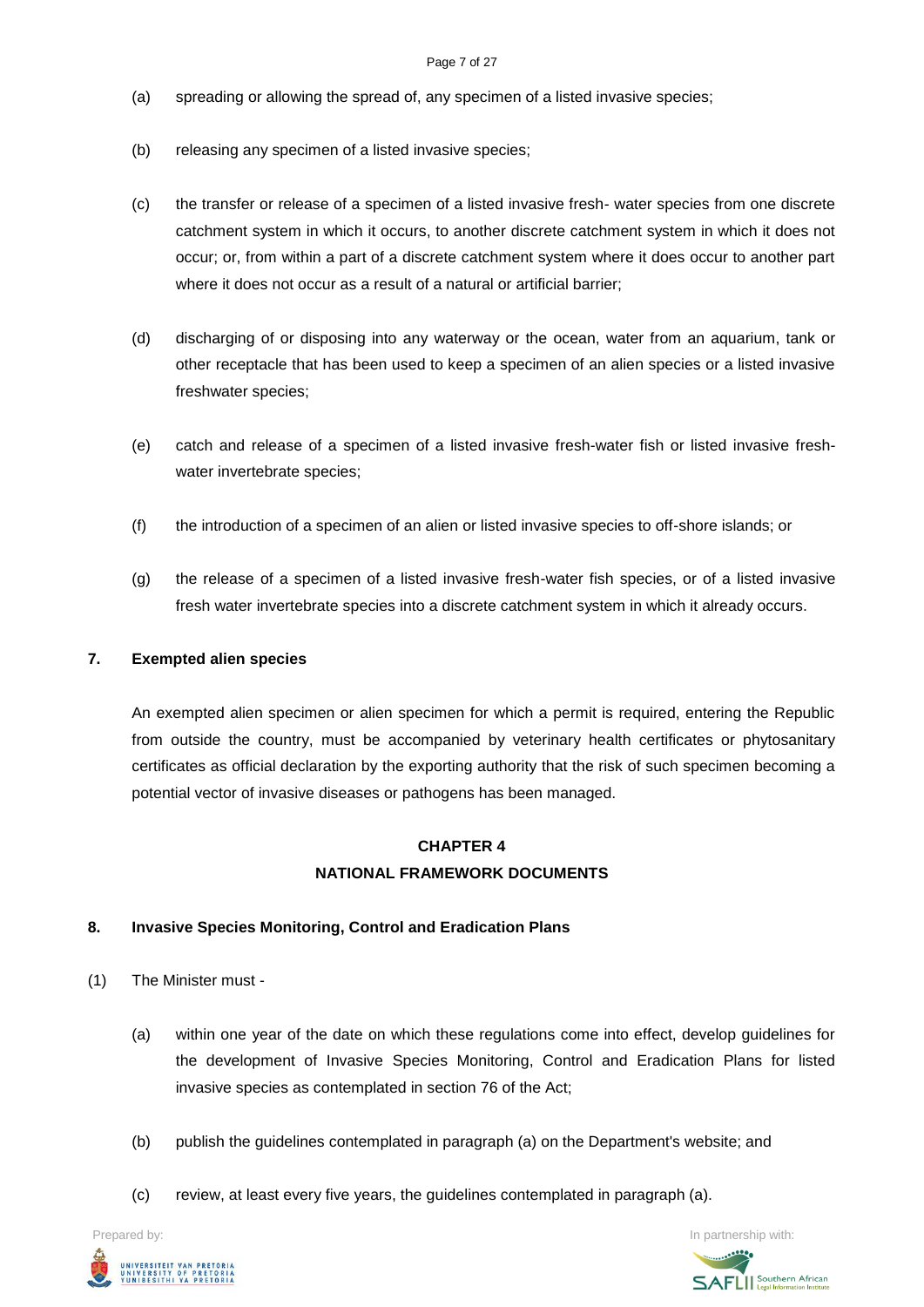- (2) Management authorities of protected areas and organs of state in all spheres of government must
	- (a) prepare their Invasive Species Monitoring, Control and Eradication Plans contemplated in section 76 of the Act based on priorities identified through the guidelines referred to in subregulation (1); and
	- (b) submit those plans to the Minister and to the Institute within one year of the publication of the guidelines contemplated in sub- regulation (1).
- (3) The Invasive Species Monitoring, Control and Eradication Plans referred to in sub-regulation (2) must be reviewed every 5 years by those organs of state and management authorities responsible for such plans.

### **9. National register of alien and listed invasive species**

- (1) The Minister must establish and maintain a national register of
	- (a) all listed invasive species in relation to which a permit has been issued and the conditions subject to which the permit has been issued;
	- (b) all Invasive Species Monitoring, Control and Eradication Plans submitted to the Minister in terms of Regulation 8(2); and
	- (c) all Invasive Species Management Programmes developed in terms of section 75(4) of the Act.
- (2) The Minister must make the national register available for publication on the Department's website.

### **10. Invasive species research and biological control**

- (1) A proposal on any research and biological control relating to any aspect of the invasiveness or potential invasiveness of an alien species or a listed invasive species or the prevention, eradication or control of such invasive or potentially invasive species must be lodged with the Institute or a body designated by the Institute, by -
	- (a) any organ of state or organisation conducting or funding such research;
	- (b) any person in the Republic conducting such research where the research is wholly or partially funded by an organ of state; or
	- (c) any person to whom a permit is issued in terms of section 65(1) or 71(1) of the Act to carry out restricted activities for the purpose of research involving an alien or listed invasive species.

**Prepared by:** In partnership with:  $\frac{1}{2}$  in partnership with:  $\frac{1}{2}$  in partnership with: UNIVERSITEIT VAN PRETORIA<br>UNIVERSITY OF PRETORIA<br>YUNIBESITHI YA PRETORIA

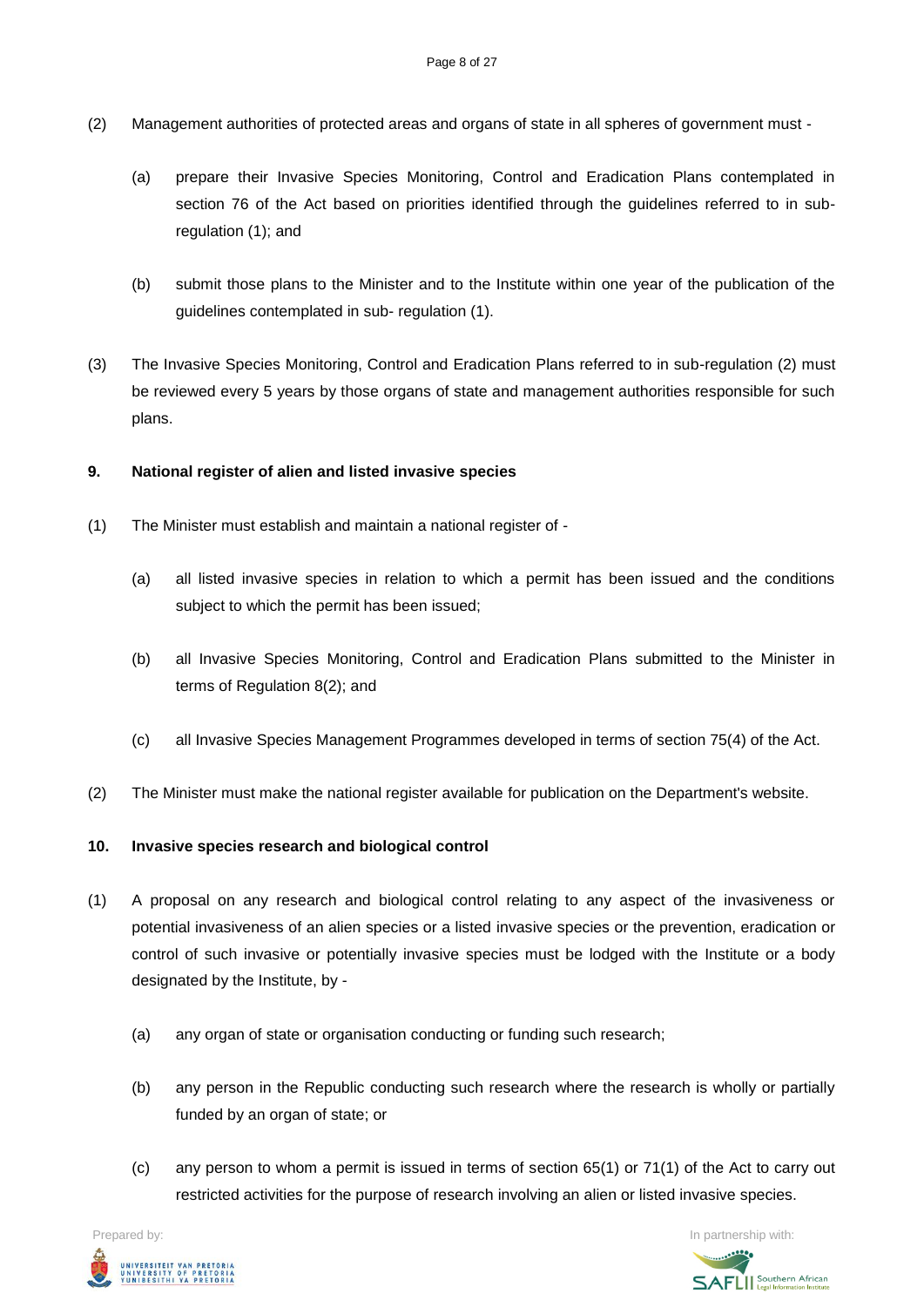- (2) A proposal in terms of sub-regulation (1) must
	- (a) be lodged prior to commencing the research;
	- (b) be lodged in writing; and
	- (c) contain the following information;
		- (i) the name of the researcher, his or her institution and contact details;
		- (ii) the species, pathway or vector being researched;
		- (iii) the hypothesis being tested;
		- (iv) the source of funding for the research; and
		- (v) the anticipated period of the research.
- (3) Any information provided in terms of sub-regulation (2)(c)(iii) is confidential.
- (4) A copy of any findings of research referred to in sub-regulation (1) must, upon completion, be lodged with the Institute and the Minister.

### **11. National status reports**

- (1) The Institute or a body designated by the Institute must, for the purpose of reporting as contemplated in section 11(1)(a)(iii) of the Act, submit a report on the status of listed invasive species to the Minister within three years of the date on which these regulations come into effect, and at least every three years thereafter.
- (2) A report contemplated in sub-regulation (1) must contain a summary and assessment of
	- (a) the status of listed invasive species and other species that have been subjected to a risk assessment; and
	- (b) the effectiveness of these regulations and control measures based *inter alia* on information from-
		- (i) notifications received from owners of land regarding listed invasive species occurring on their land;



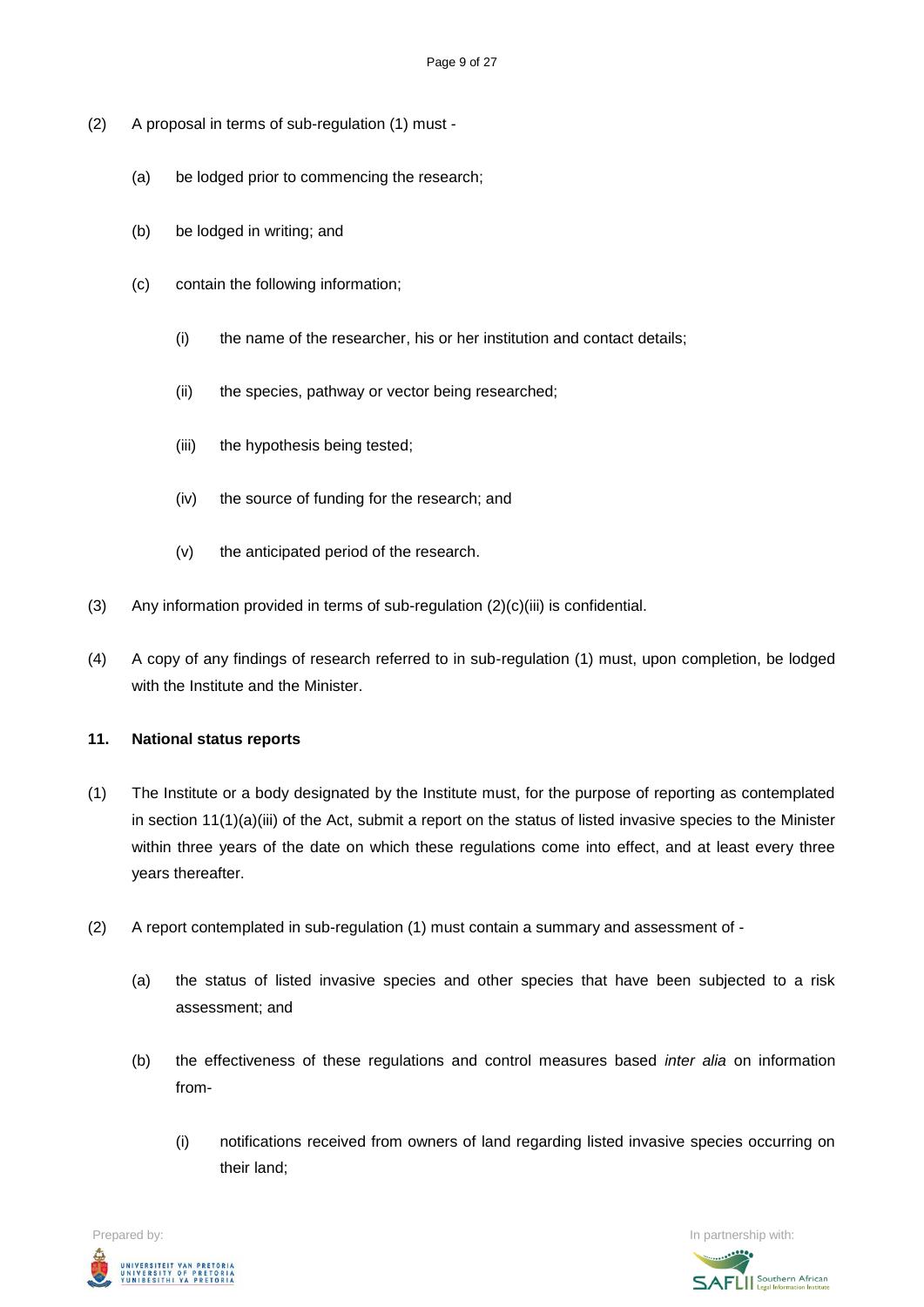- (ii) permits issued for listed invasive species;
- (iii) Invasive Species Monitoring, Control and Eradication Plans received from organs of state and management authorities of protected areas; and
- (iv) emergency interventions and enforcement actions involving listed invasive species issued by the Minister.
- (3) In preparing a report contemplated in sub-regulation (1), the Institute must carry out the research and monitoring necessary to identify the matters contemplated in sub-regulation (2).

### **CHAPTER 5 REGISTERS AND NOTIFICATION**

### **12. Register of permits**

- (1) The issuing authority must
	- (a) establish and maintain a register of
		- (i) all permits, including integrated permits, issued by that issuing authority;
		- (ii) all permits that were refused;
		- (iii) all permits issued by that issuing authority that were subsequently cancelled; and
		- (iv) all risk assessments that have been carried out in terms of sections 65(2) and 71(2) of the Act;
	- (b) record in the register contemplated in paragraph (a)
		- (i) in the case of applications that were granted, the unique number assigned to each permit;
		- (ii) the scientific and common name of the species for which the permit was issued, refused or cancelled;
		- (iii) whether the species was subjected to a risk assessment;
		- (iv) the restricted activity for which the permit was issued;
		- (v) any conditions under which the permit was issued;



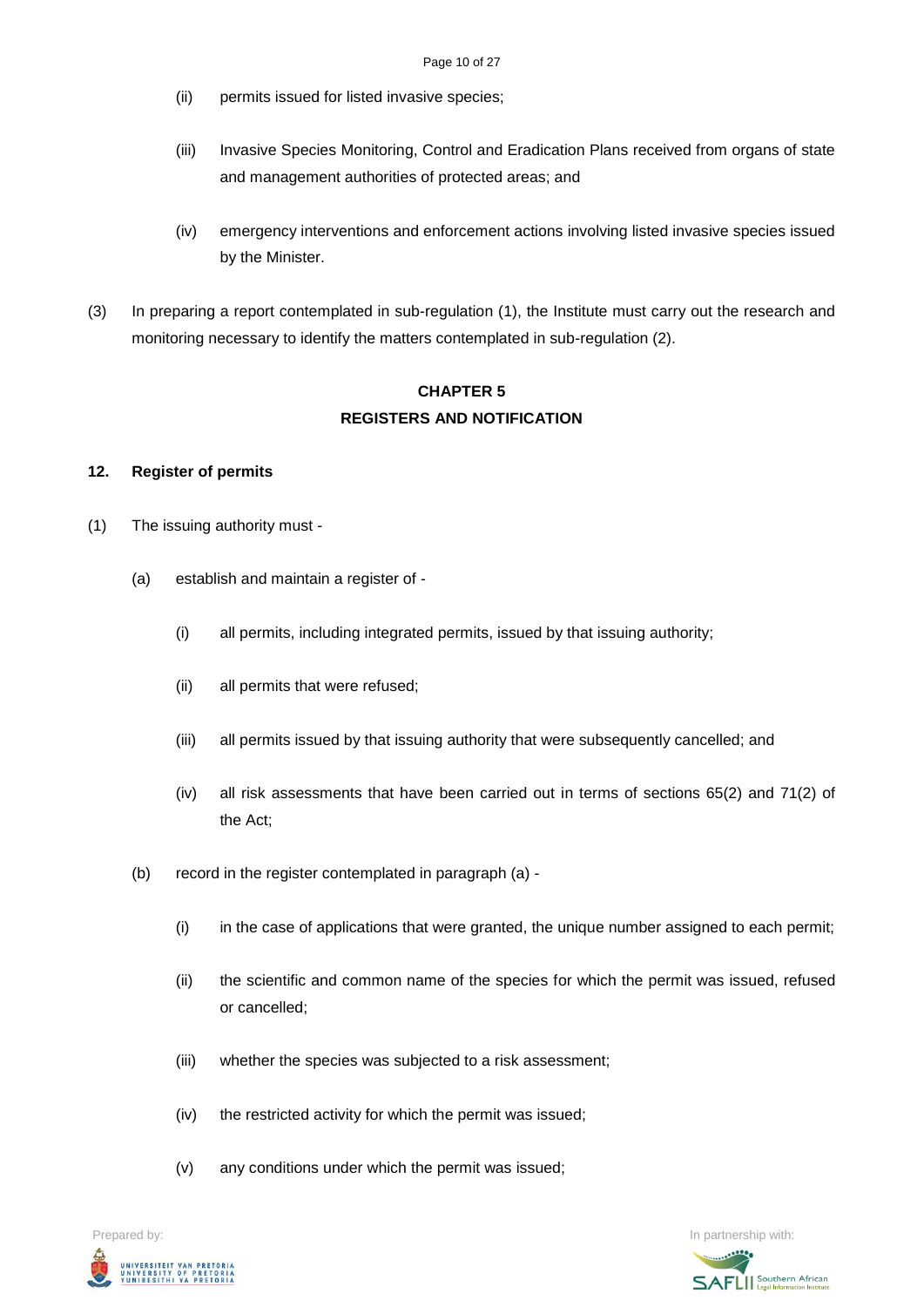- (vi) the date on which the permit was issued;
- (vii) the period of validity of the permit; and
- (viii) the location where the restricted activity is to be carried out; and
- (c) provide the Institute with a copy of the register.

### **13. Register of notifications and directives (1) A competent authority must -**

- (a) establish and maintain a register of
	- (i) all notifications received in terms of section 73(2)(a) of the Act;
	- (ii) the directives issued in terms of sections 69(2) or 73(3) of the Act; and
	- (iii) all Invasive Species Monitoring, Control and Eradication Plans contemplated in regulation 8(2); and
- (b) provide the Department and the Institute with a copy of the register.

# **CHAPTER 6 RISK ASSESSMENT**

### **14. Risk assessment framework**

- (1) A risk assessment must consider
	- (a) information regarding the relevant species, including
		- (i) the taxonomy of the species, including its class, order, family, scientific name if known, genus, scientific synonyms and common names of the species;
		- (ii) the originating environment of the species, including climate, extent of geographic range and trends;
		- (iii) persistence attributes of the species, including reproductive potential, mode of reproduction, dispersal mechanisms and undesirable traits;
		- (iv) invasive tendencies of the species elsewhere and of close taxonomic relatives in South Africa and elsewhere;



**SAFLI** Southern African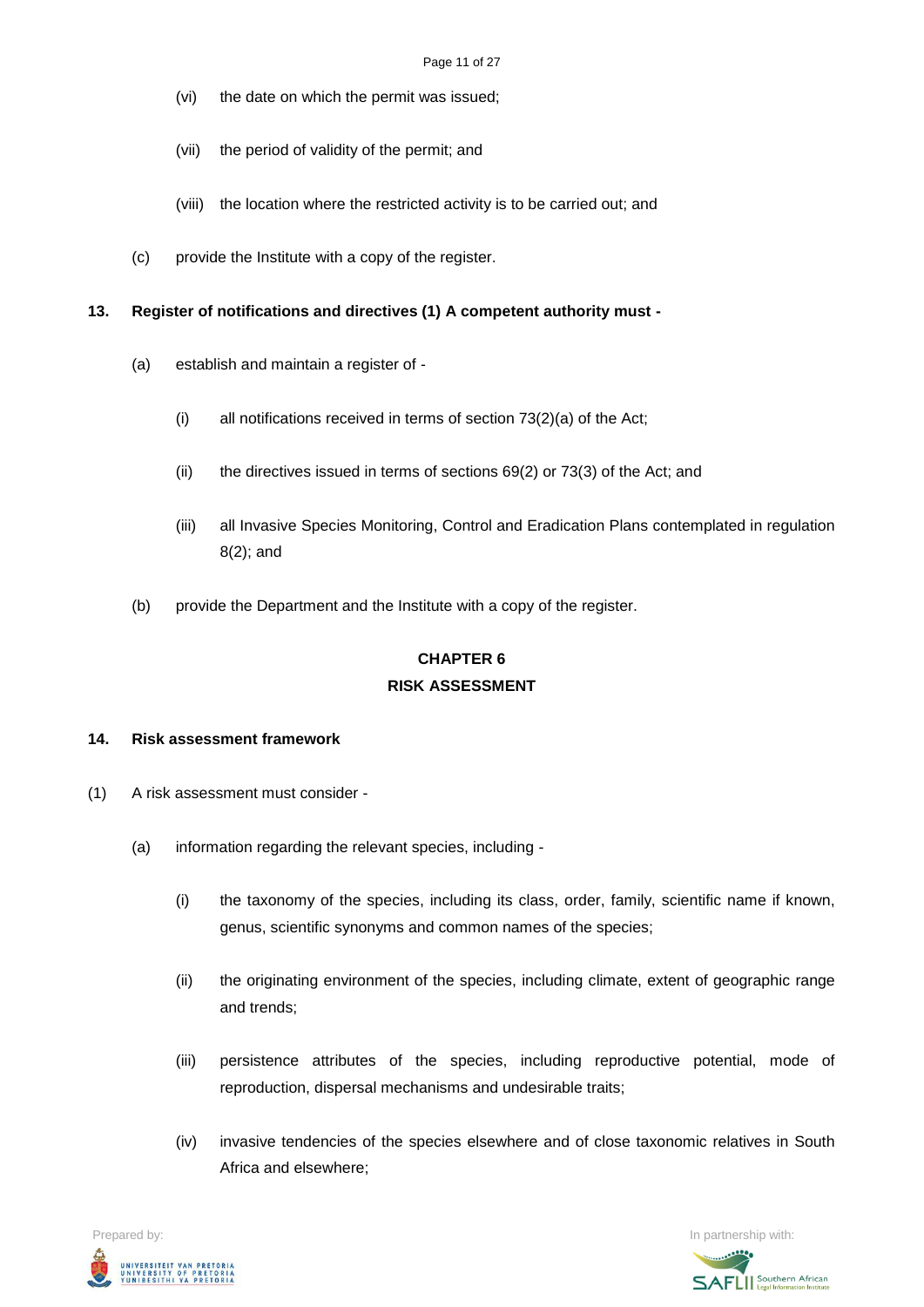- (v) the history of domestic propagation or cultivation of the species, introductions and the extent of naturalisation in South Africa and elsewhere;
- (vi) nutritional or dietary requirements of the species and, where applicable, whether it has a specialist or generalist diet;
- (vii) the ability of the species to create significant change in an ecosystem; and
- (viii) the potential to hybridise with other species and to produce fertile hybrids; and
- (b) information regarding the restricted activity in respect of which the permit is sought, including
	- (i) the nature of the restricted activity;
	- (ii) the reason for the restricted activity;
	- (iii) the location where the restricted activity is to be carried out;
	- (iv) the number and, where applicable, the gender of the specimens of the species involved; and
	- (v) the intended destination of the specimens, if they are to be translocated; and
- (c) information regarding the receiving environment, including
	- (i) climate match;
	- (ii) habitat;
	- (iii) disturbance regimes;
	- (iv) the presence of natural enemies, predators and competitors; and
	- (v) the presence of potentially reproductive compatible species.
- (2) A risk assessment carried out in terms of sub-regulation (1) must identify
	- (a) the probability that the species will naturalise in the area in which the restricted activity is to be carried out or in any other area elsewhere in the Republic;
	- (b) the possible impact of the species on the biodiversity and sustainable use of natural resources of -

**Prepared by:** In partnership with:  $\frac{1}{2}$  in partnership with:  $\frac{1}{2}$  in partnership with: UNIVERSITEIT VAN PRETORIA<br>UNIVERSITY OF PRETORIA<br>YUNIBESITHI YA PRETORIA

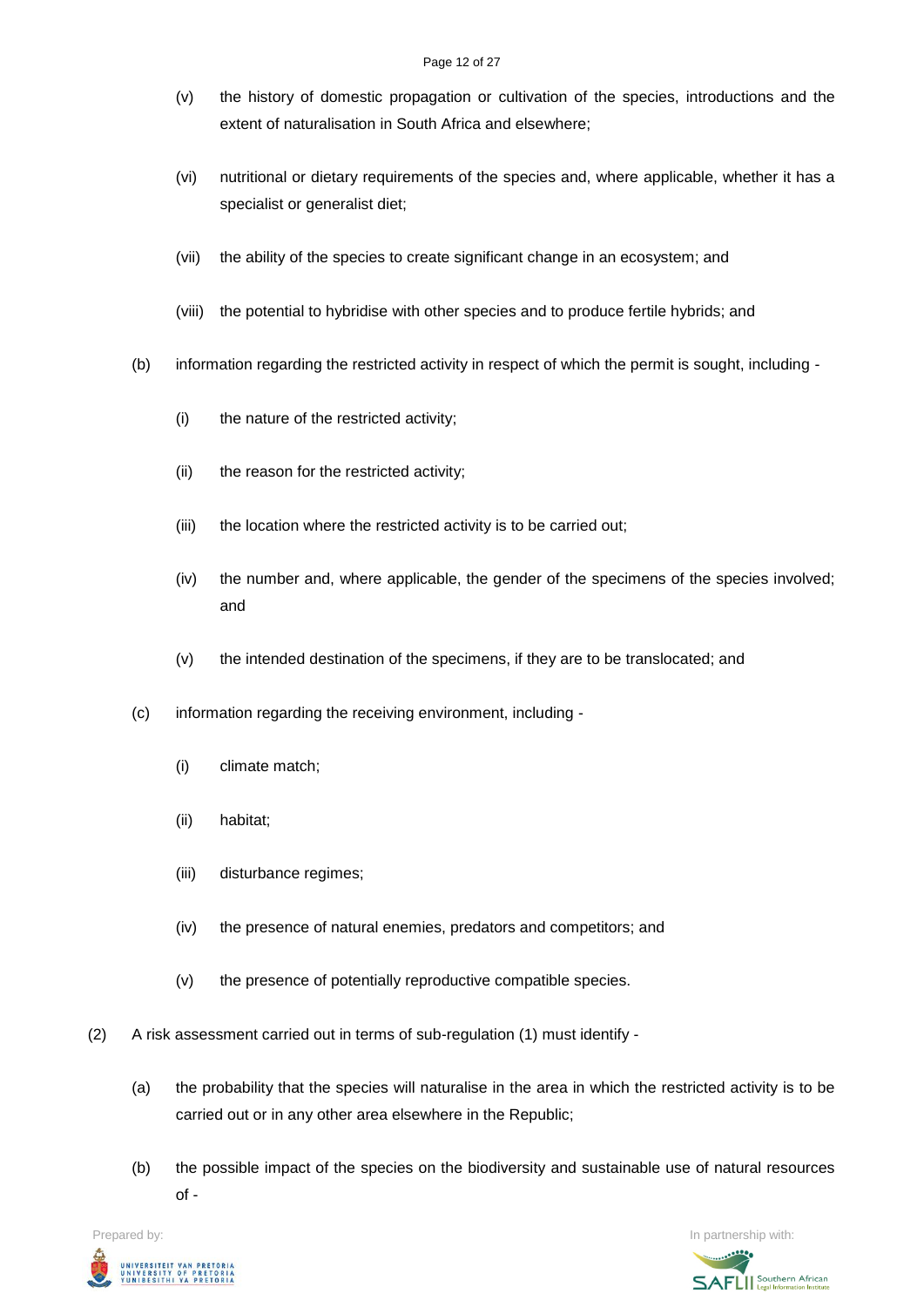- (i) the area in which the restricted activity is to be carried out; and
- (ii) in any other area elsewhere in the Republic;
- (c) the risks of the specimen serving as a vector through which specimens of other alien species may be introduced;
- (d) the risks of the method by which a specimen is to be introduced or the restricted activity carried out serving as a pathway through which specimens of other alien species may be introduced; and
- (e) any measures proposed in order to manage the risks.
- (3) Based on the information in sub-regulations (1) and (2), a risk assessment must consider
	- (a) the likelihood of the risks being realised;
	- (b) the severity of the risks and consequences of the realisation of the risks for other species, habitats and ecosystems;
	- (c) the potential costs associated with the control of the species to minimise harm to biodiversity; and
	- (d) options for minimising the potential risks.
- (4) Notwithstanding the provisions of sub-regulation (2), an assessment of the risks and potential impacts on biodiversity for the importation into the Republic or the introduction into a province, of a specimen of an alien species or listed invasive species which was introduced into the Republic more than five years prior to the date on which these regulations come into effect, need only consider the matters contemplated in sub-regulations (2)(d), (e) and (3).
- (5) Notwithstanding the provisions of sub-regulations (1), (2) and (3), the issuing authority can determine the information to be considered in the risk assessment.
- (6) Notwithstanding the provisions of sub-regulations (1), (2) and (3), the issuing authority may request the applicant to provide additional information.

### **15. Risk assessment facilitator**

(1) A risk assessment contemplated in sections 65(2) and 71(2) of the Act must be undertaken by an environmental assessment practitioner.



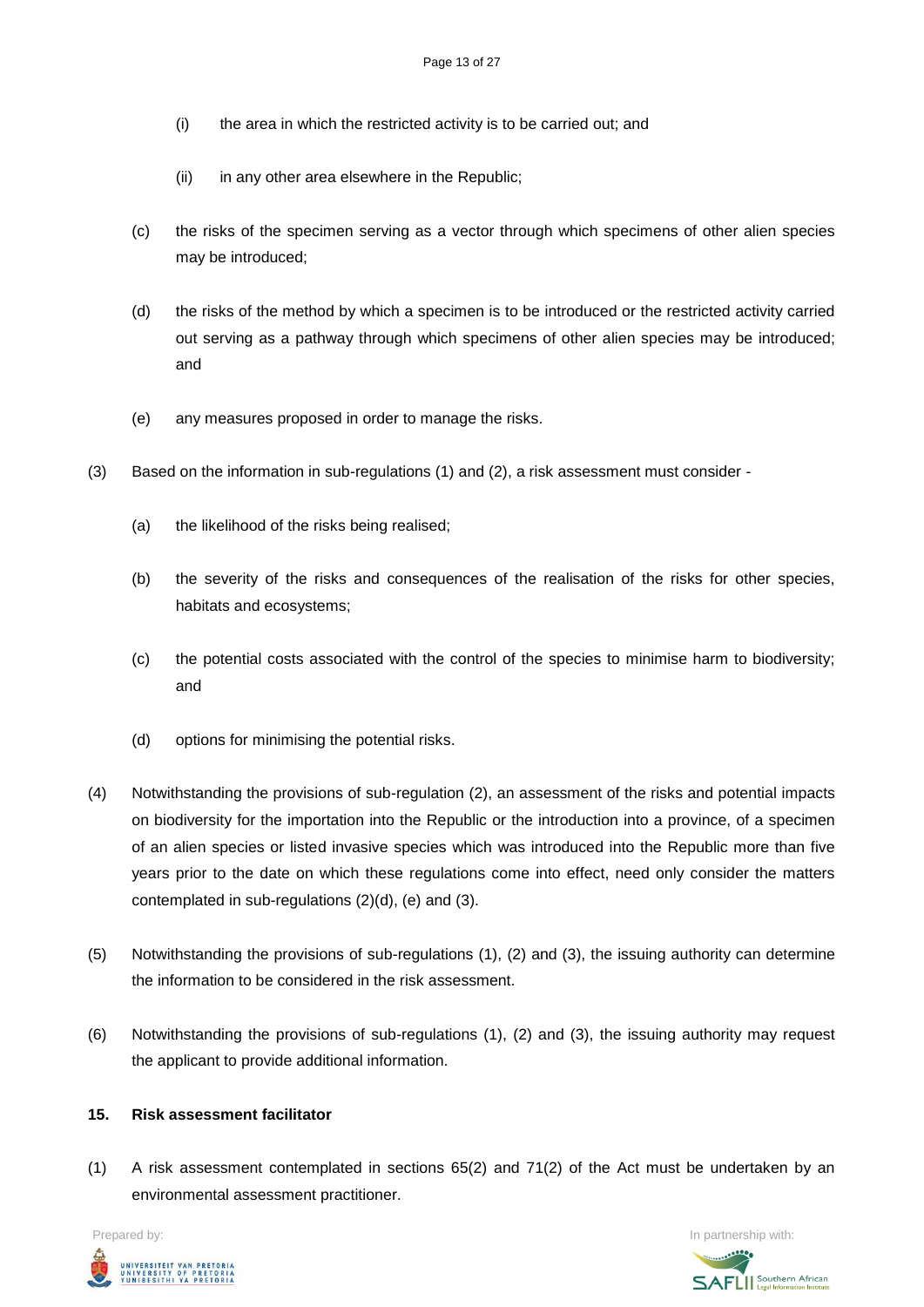- (2) Notwithstanding sub-regulation (1), the Institute or the issuing authority may undertake the risk assessment.
- (3) An environmental assessment practitioner contemplated in sub- regulation (1) must
	- (a) be independent;
	- (b) have knowledge of the Act, these regulations and any guidelines that have relevance to the proposed application;
	- (c) have expertise in biodiversity matters;
	- (d) have expertise in conducting risk assessments;
	- (e) consult at least one relevant expert; and
	- (f) be in compliance with any requirements of the Natural Scientific Professions Act, 2003 (Act No. 27 of 2003).
- (4) The applicant must take all reasonable steps to verify whether the environmental assessment practitioner complies with sub-regulation (3).

#### **16. Risk assessment procedure**

- (1) A risk assessment must be undertaken in accordance with the provisions of Regulation 14.
- (2) The applicant must provide the person undertaking the risk assessment with access to all information at the disposal of the applicant regarding the application, whether or not such information is favourable to the applicant.
- (3) The risk assessment report must be submitted, with the application, to the issuing authority.
- **17. Risk assessment report**
- (1) A risk assessment report must contain the following details:
	- (a) The personal details and qualifications of the risk assessment practitioner carrying out the risk assessment;
	- (b) the personal details and qualifications of the expert consulted as required in regulation 15(3)(e);

**Prepared by:** In partnership with:  $\frac{1}{2}$  in partnership with:  $\frac{1}{2}$  in partnership with: UNIVERSITEIT VAN PRETORIA<br>UNIVERSITY OF PRETORIA<br>YUNIBESITHI YA PRETORIA

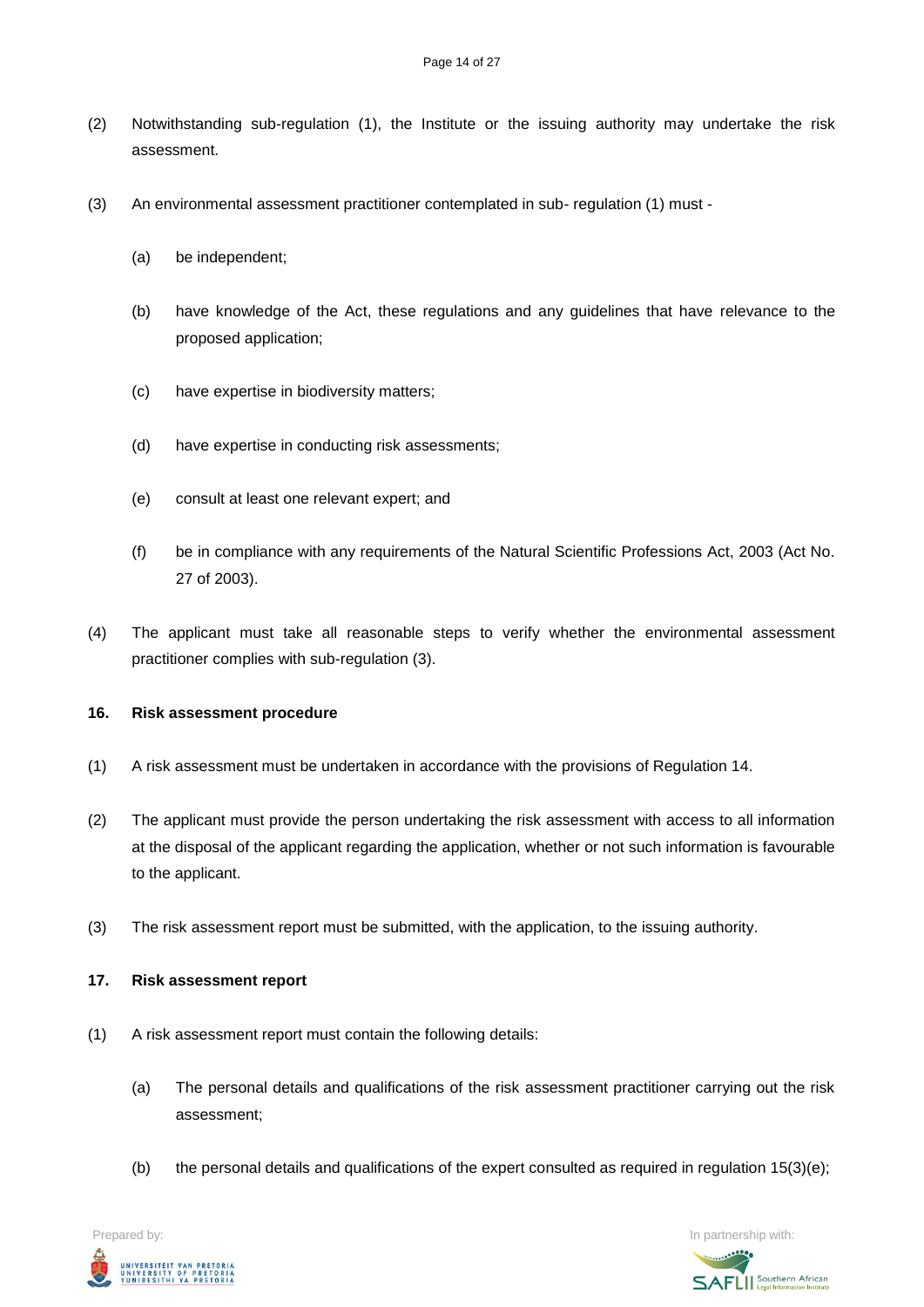- (c) the risk of invasion as a result of the issuing of the permit;
- (d) key economic, social and ecological considerations that will guide a decision on whether or not to issue a permit;
- (e) any risk management measures that must be applied;
- (f) a recommendation on whether or not a permit should be issued; and
- (g) any conditions or control measures that should apply if a permit is to be issued.
- (2) A risk assessment report prepared in terms of sub-regulation (1) may be submitted by the issuing authority to the Institute for scientific review.
- (3) The applicant will be responsible for the cost associated with the review.

# **CHAPTER 7 ISSUING, AMENDMENT AND CANCELLATION OF PERMITS**

### **18. Nature of a permit**

- (1) A permit to authorise the carrying out of restricted activities, may be issued for
	- (a) multiple restricted activities;
	- (b) multiple specimens of a species;
	- (c) multiple species; or
	- (d) multiple instances of the same restricted activity.
- (2) Notwithstanding the provision of sub-regulation (1)(d), a permit for the import into the Republic, including introduction from the sea, of an alien or listed invasive species is valid for one consignment unless otherwise specified in the permit.

### **19. Form and content of application for permit**

- (1) An application for a permit contemplated in sections 65(1) or 71(1) of the Act must be made on a form obtained from the issuing authority.
- (2) An application referred to in sub-regulation (1) must -



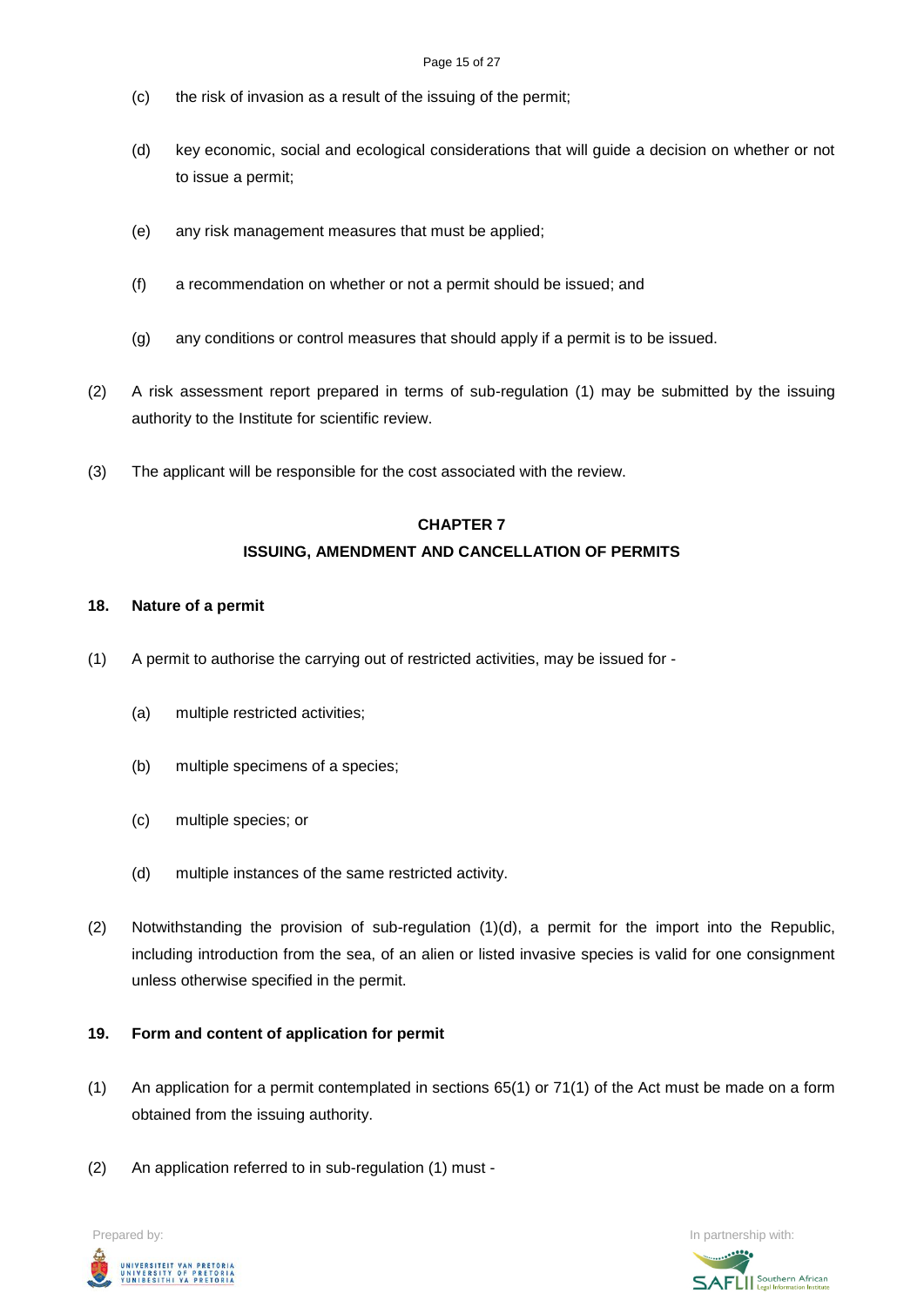#### Page 16 of 27

- (a) be submitted by the person to whom the permit must be issued or by such person's duly authorised representative;
- (b) be accompanied by the applicable application fee specified in Annexure A;
- (c) be accompanied by the details of the risk assessment facilitator;
- (d) be accompanied by the risk assessment report contemplated in Regulation 17;
- (e) include any other additional information as may be required by the issuing authority; and
- (f) be lodged
	- (i) with the issuing authority together with such additional copies as may be required by the issuing authority;
	- (ii) in a manner as required by the issuing authority; and
	- (iii) with the original or certified documentation in support of the application, if required by the issuing authority.
- (3) Notwithstanding the provisions of sub-regulation (2)(b)
	- (a) payment of the applicable application fee as set out in Annexure A does not apply to organs of state; and
	- (b) payment of the applicable application fee as set out in Annexure A may be waived for scientific institutions.

### **20. Consideration of application**

- (1) The issuing authority must, on receipt of an application for a permit
	- (a) request, within 30 working days of receipt of the application and the risk assessment report, such further information as the issuing authority may require;
	- (b) notify any province that may be adversely affected by the proposed activity, of the application;
	- (c) have regard to the contents of the risk assessment report accompanying the application;
	- (d) consider the application and any objections that have been lodged with regard thereto by an MEC for Environmental Affairs;

**Prepared by:** In partnership with:  $\frac{1}{2}$  in partnership with:  $\frac{1}{2}$  in partnership with: UNIVERSITEIT VAN PRETORIA<br>UNIVERSITY OF PRETORIA<br>YUNIBESITHI YA PRETORIA

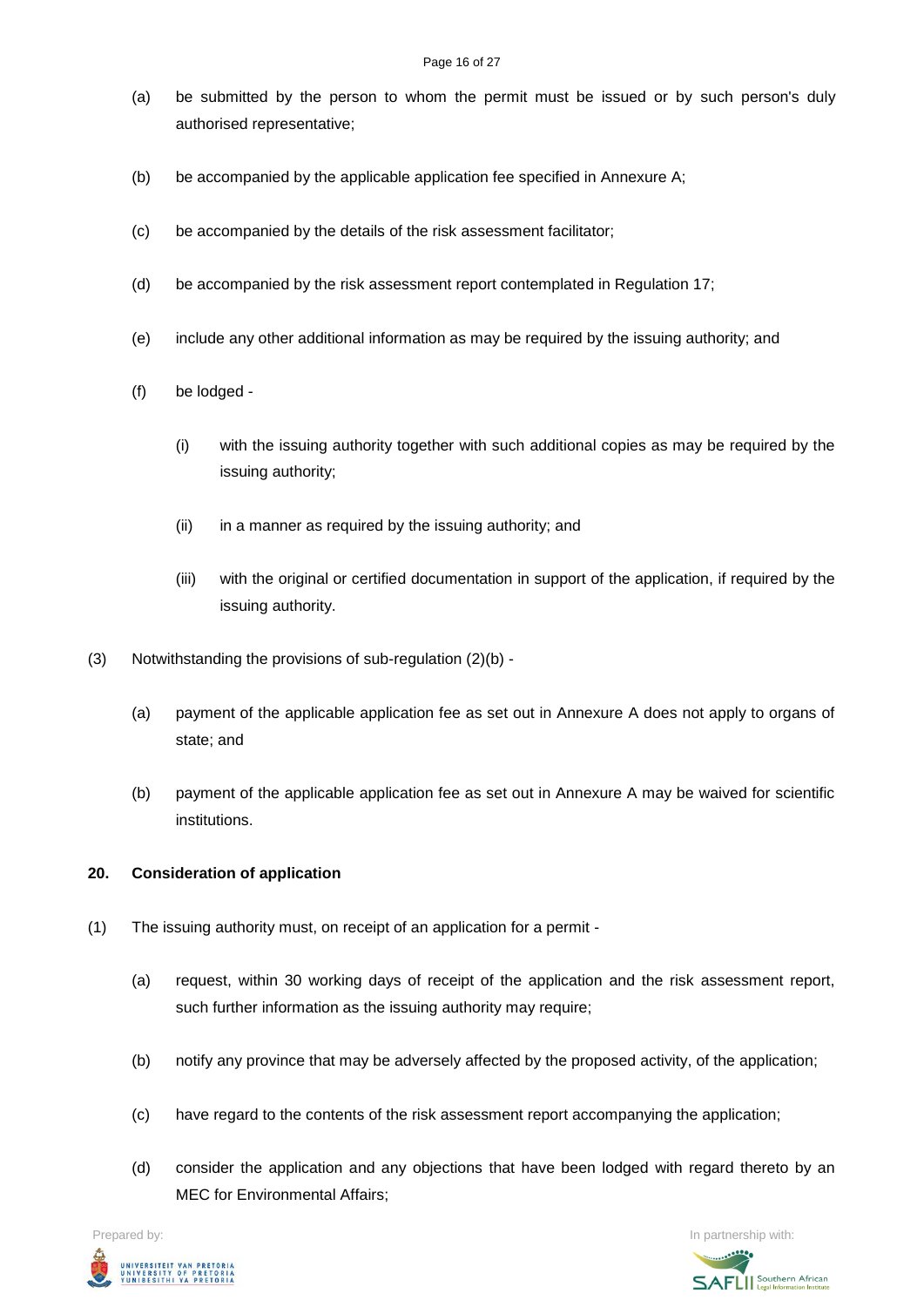- (e) conduct such inspections as may be appropriate; and
- (f) reach a decision in accordance with regulation 21.

### **21. Decision**

- (1) A decision on an application for a permit must be made within 60 working days of receiving the risk assessment report or, where further information has been requested in terms of regulations 19(2)(e) or 20(a), within 30 working days of receiving such information.
- (2) The issuing authority must
	- (a) notify the applicant and any objectors contemplated in regulation 20(1)(d) to the application of the decision in writing; and
	- (b) if the application has been approved, issue a permit in the name of the person authorised to carry out the restricted activity.
- (3) The notification contemplated in sub-regulation (2)(a) must stipulate
	- (a) the alien species or listed invasive species to which the application relates;
	- (b) whether the decision relates to a single specimen or to multiple specimens of the same alien species or listed invasive species; and
	- (c) the restricted activities involving the alien species or listed invasive species to which the application relates.
- (4) A permit may not be issued with retrospective effect.

### **22. Permit conditions**

- (1) In addition to any permit conditions imposed in terms of section 88(2)(c) of the Act, the following conditions apply to all permits:
	- (a) The permit may not be transferred to any other person; and
	- (b) the holder of the permit must take all the necessary steps to prevent the escape and spread of the species, including the growth or spread of seeds or any other specimens of the species, outside the area for which the permit is issued, and must take all necessary steps to control any specimen that escapes or spreads.

**Prepared by:** In partnership with:  $\frac{1}{2}$  in partnership with:  $\frac{1}{2}$  in partnership with: UNIVERSITEIT VAN PRETORIA<br>UNIVERSITY OF PRETORIA<br>YUNIBESITHI YA PRETORIA

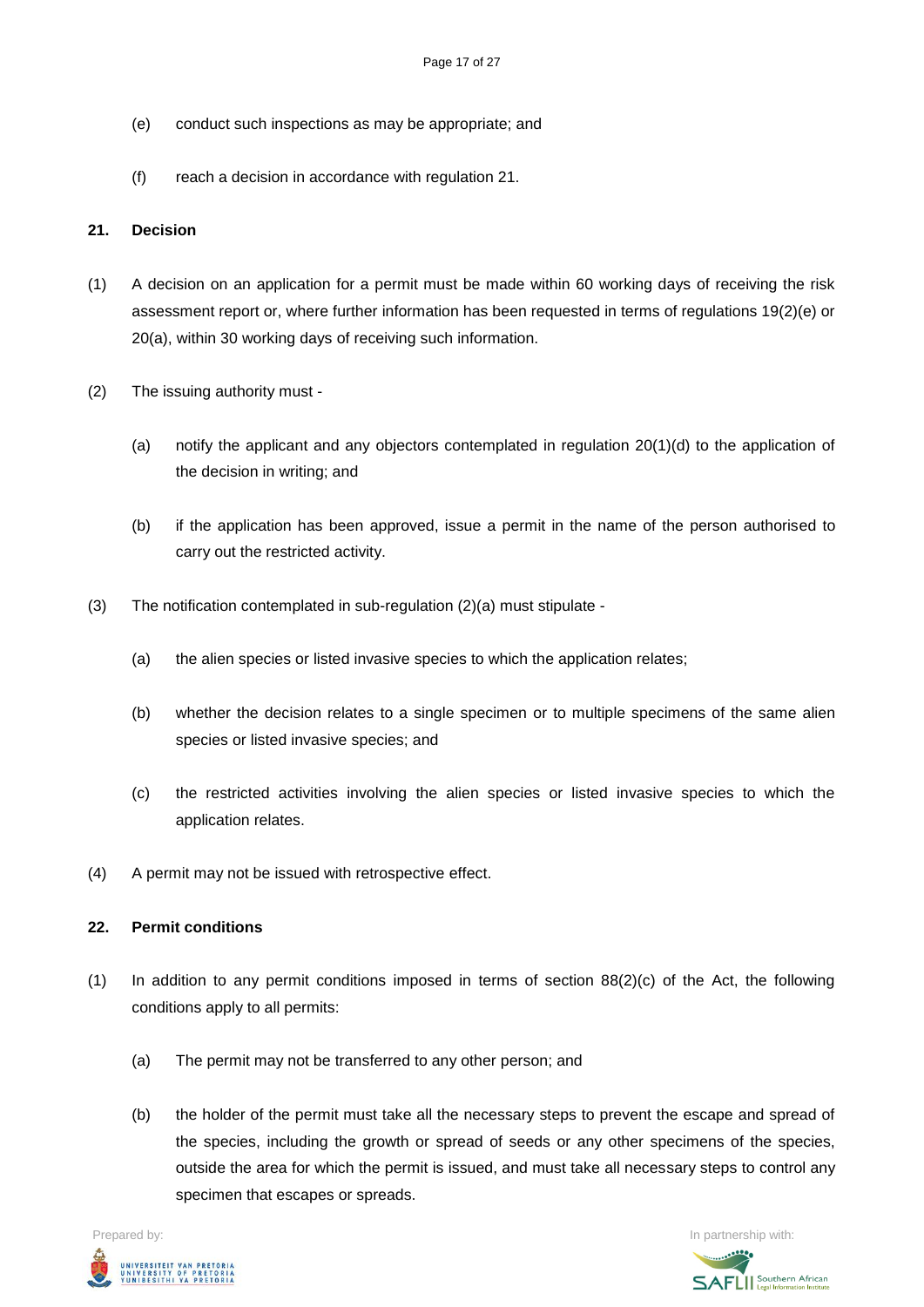(2) The issuing authority may issue a permit to carry out a restricted activity involving a specimen of an alien or listed invasive species subject to conditions, including but not limited to, control methods determined by the issuing authority, including the use of sterile varieties or the concurrent introduction of biological control agents.

#### **23. Special provisions for research, biological control, display purposes, and inter-basin transfer**

- (1) Despite anything to the contrary in these regulations, a permit may be issued subject to permit conditions, to a scientific institution to carry out a restricted activity involving a specimen of an alien or listed invasive species, and must be issued under the conditions that the specimen must -
	- (a) be kept for identification or research purposes only;
	- (b) form part of a preliminary study into biological control methods; or
	- (c) form part of an effective biological control programme.
- (2) When issuing a permit for the specimens contemplated in sub- regulation (1), the issuing authority must determine -
	- (a) restrictions and conditions, including quarantine conditions and conditions for the prevention of escape, for the importation or the carrying out of other restricted activities involving the specimen;
	- (b) mechanisms for ensuring compliance with conditions determined in terms of sub-regulation 2(a);
	- (c) procedures to be followed in the event of a specimen contemplated in sub-regulation 1(a) escaping or failure to comply with the conditions determined in terms of sub-regulation 2(a); and
	- (d) restrictions and conditions for the release of the specimen into the wild.
- (3) Despite anything to the contrary in these regulations, a permit may be issued, subject to permit conditions, to a zoological or botanical institution to carry out a restricted activity involving a specimen of an alien or listed invasive species, including for display purposes.
- (4) A permit may not be issued in terms of sub-regulation (3) unless the relevant institution is able to demonstrate that an alien or listed invasive species cannot escape from the facility.
- (5) Despite anything to the contrary in these regulations, a permit may be issued, subject to permit conditions, for the transfer of a specimen of an alien or listed invasive species from one freshwater



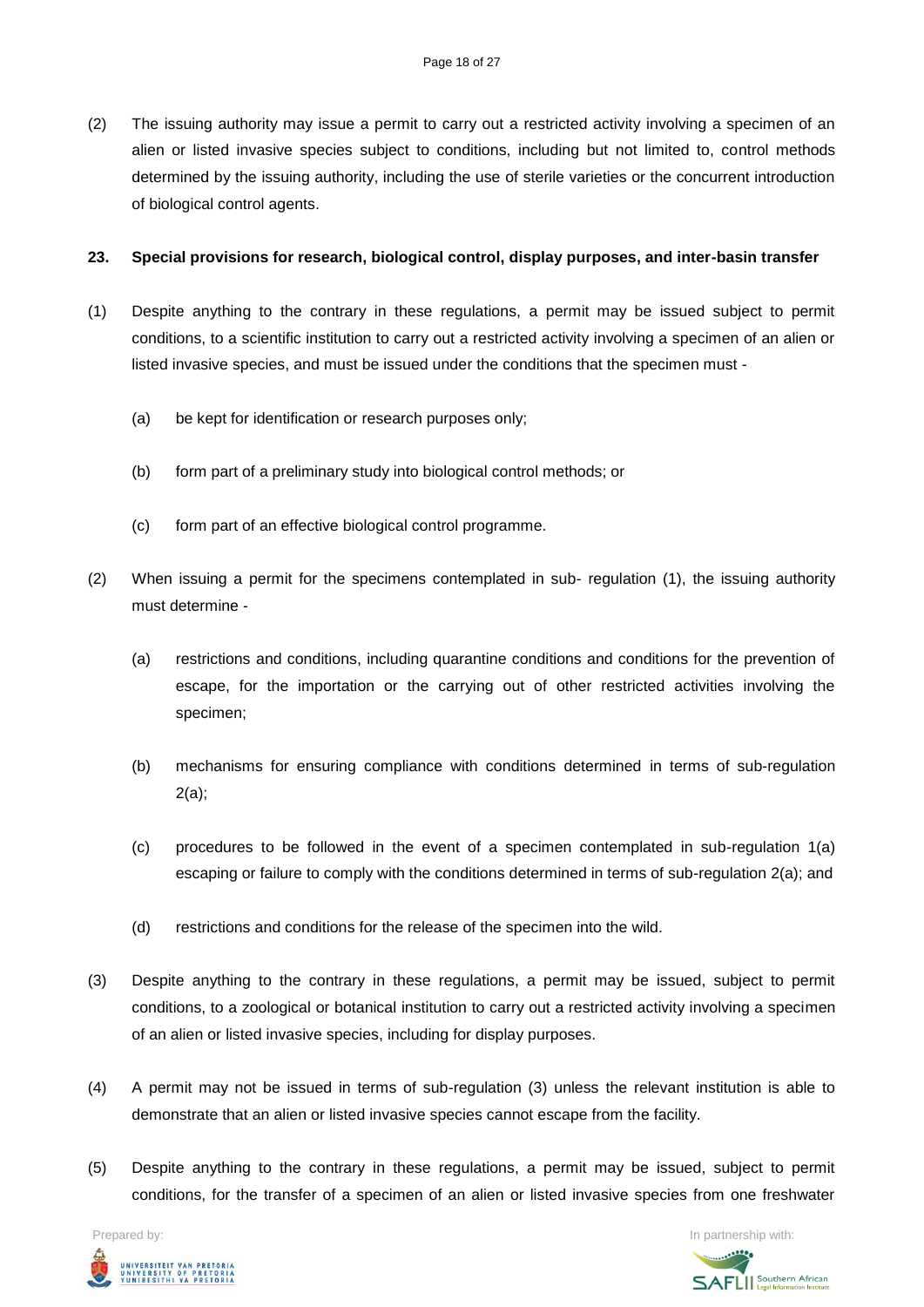#### Page 19 of 27

system in which it occurs to another fresh-water system in which it does not occur through a state inter-basin transfer scheme.

### **24. Form and content of permits**

- (1) A permit contemplated in regulation 21 (2)(b) must
	- (a) contain a unique permit number;
	- (b) specify
		- (i) the name and identity number of the permit-holder;
		- (ii) the species to which the restricted activities relate;
		- (iii) the restricted activities for which the permit is issued;
		- (iv) the period for which the permit remains valid;
		- (v) the conditions subject to which the permit is issued; and
	- (c) contain the signature of the issuing authority which must be endorsed by means of an official stamp.

# **25. Period of validity of permits**

- (1) A permit issued in terms of these regulations shall be valid for a period not exceeding five years from the date of its issue or renewal thereof, as the case may be.
- (2) Notwithstanding the provisions of sub-regulation (1), a permit may be valid for a period exceeding five years, if it is issued -
	- (a) for a restricted activity that will be carried out by a scientific institution; or
	- (b) in terms of an integrated permit and the other law to which the permit relates provides for a longer period.
- (3) Notwithstanding the provisions of sub-regulation (1), the issuing authority may specify a period of validity which exceeds five years, based on the recommendations in the risk assessment report.

# **26. Amendment of permits**



**SAFLI** Southern African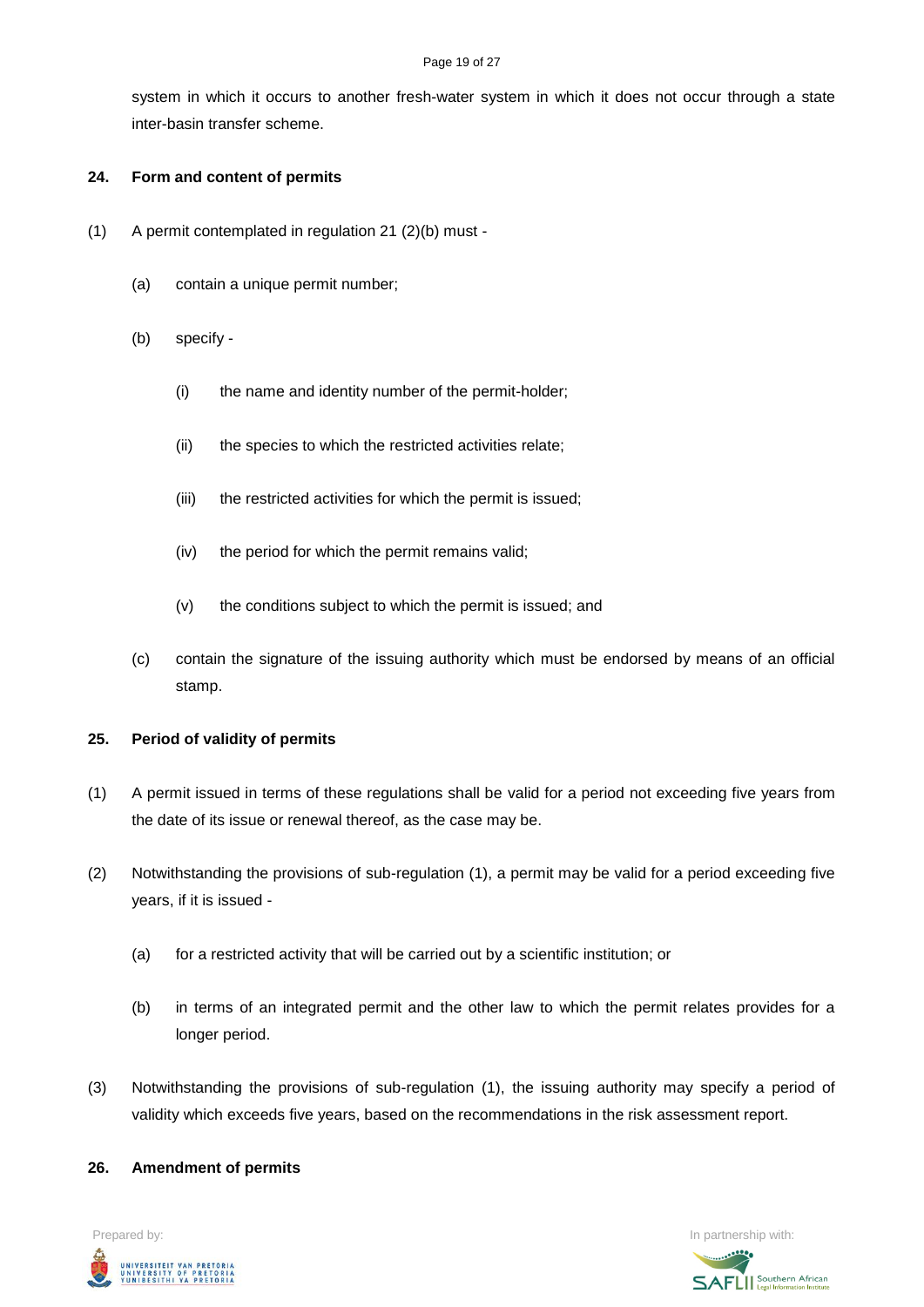#### Page 20 of 27

- (1) A permit may be amended for good reason as contemplated in section 93A of the Act, including by
	- (a) adding or removing a condition;
	- (b) amending a condition;
	- (c) amending any detail on the permit; or
	- (d) correcting a technical or editorial error on the permit.
- (2) An issuing authority which issued a permit may amend the permit condition stipulated therein if information is obtained by the issuing authority indicating that the species or the restricted activity for which the permit was issued is likely to have a detrimental impact on biodiversity.
- (3) The issuing authority must, before amending a permit, notify the permit-holder in writing of its intention to do so and provide the permit- holder with an opportunity to make representations as to why the permit should not be amended.
- (4) The issuing authority must, if it decides to amend the conditions of the permit, after consideration of any representations made in terms of sub-regulation (3), notify the permit-holder in writing -
	- (a) of the decision to amend the conditions of the permit; and
	- (b) of the date upon which the amendment becomes effective.

### **27. Return of cancelled permits**

A permit that has been cancelled in terms of section 93 of the Act must be returned to the issuing authority within 30 days of the date of cancellation.

### **28. Renewal of permits**

- (1) A permit-holder may apply for the renewal of a permit to the issuing authority who issued the permit.
- (2) An application contemplated in sub-regulation (1) must be
	- (a) made at least 60 days before the expiry of the period for which the permit was issued;
	- (b) made on a form obtained from the issuing authority; and
	- (c) accompanied by the applicable renewal fee specified in Annexure A.

UNIVERSITEIT VAN PRETORIA<br>UNIVERSITY OF PRETORIA<br>YUNIBESITHI YA PRETORIA

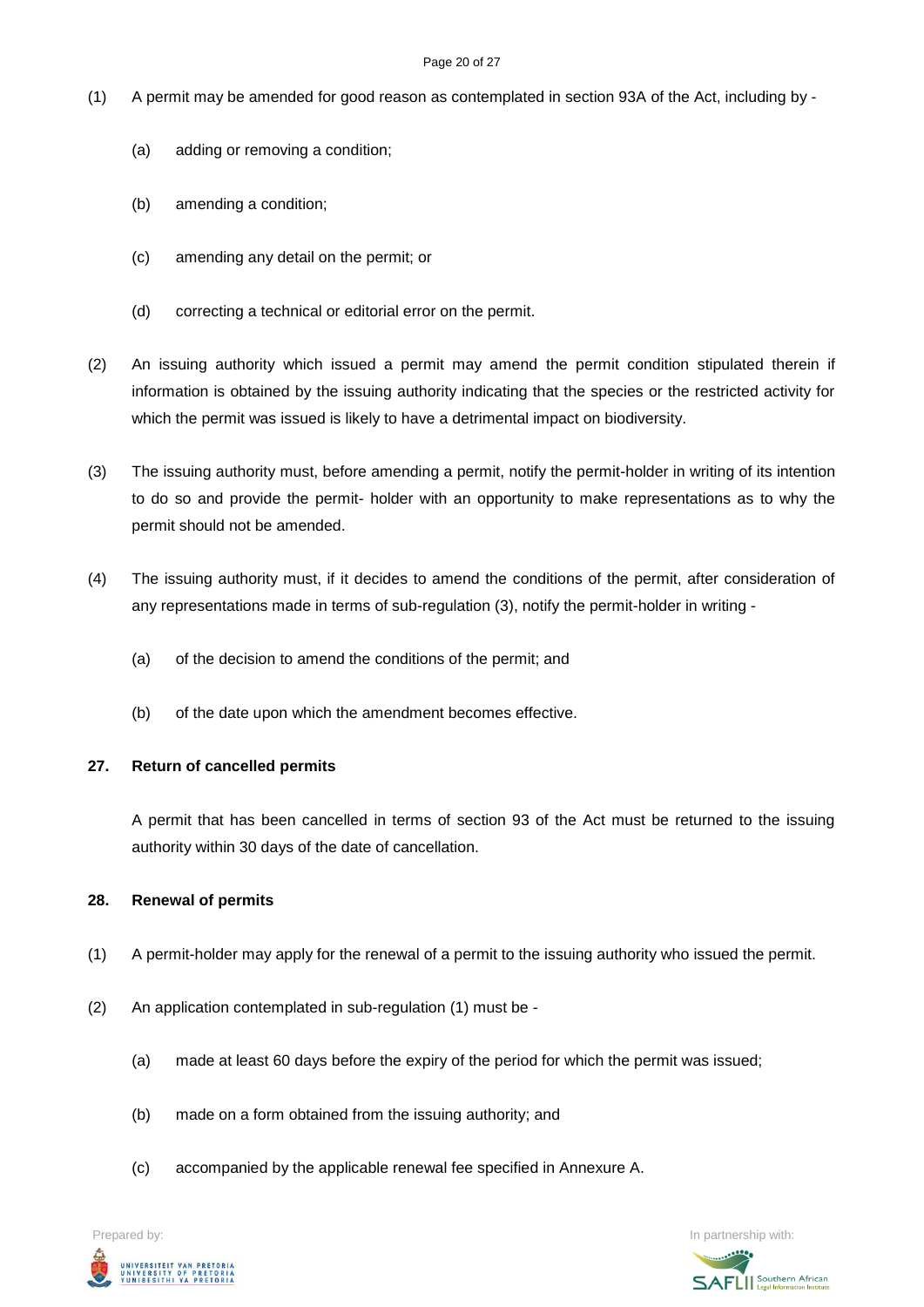#### Page 21 of 27

(3) The provisions of regulation 22 apply *mutatis mutandis* to an application for the renewal of a permit.

### **29. Sale or transfer of alien and listed invasive species**

- (1) If a permit-holder sells a specimen of an alien or listed invasive species, or sells the property on which a specimen of an alien or listed invasive species is under the permit-holder's control, the new owner of such specimen or such property must apply for a permit in terms of Chapter 7 of the Act.
- (2) The new permit-holder contemplated in sub-regulation (1) will be subject to the same conditions as the permit-holder who has sold the specimen of an alien or listed invasive species, or the property on which a specimen of an alien or listed invasive species occurs, unless specific circumstances require all such permit conditions to be revised, in which case full reasons must be giving in writing by the issuing authority.
- (3) The seller of any immovable property must, prior to the conclusion of the relevant sale agreement, notify the purchaser of that property in writing of the presence of listed invasive species on that property.

# **CHAPTER 8 EMERGENCY SUSPENSION**

### **30. Emergency suspension of permits**

- (1) An issuing authority may suspend the operation of a permit if
	- (a) it is necessary in order to control or eradicate a particular alien or listed invasive species;
	- (b) the carrying out of the restricted activity permitted in terms thereof will have a significant harmful impact on the environment or ecosystems; or
	- (c) the species pose an immediate threat to the environment or ecosystems.
- (2) Notice of the suspension of a permit must be in writing and must be served on
	- (a) the permit-holder; or
	- (b) any other person acting on behalf of the permit-holder.
- (3) A suspension will be effective immediately upon notification, unless otherwise stated in the notice.
- (4) An issuing authority must, within 21 days of suspending a permit, initiate proceedings in terms of regulation 26 to amend the permit in order to address the cause of the emergency.



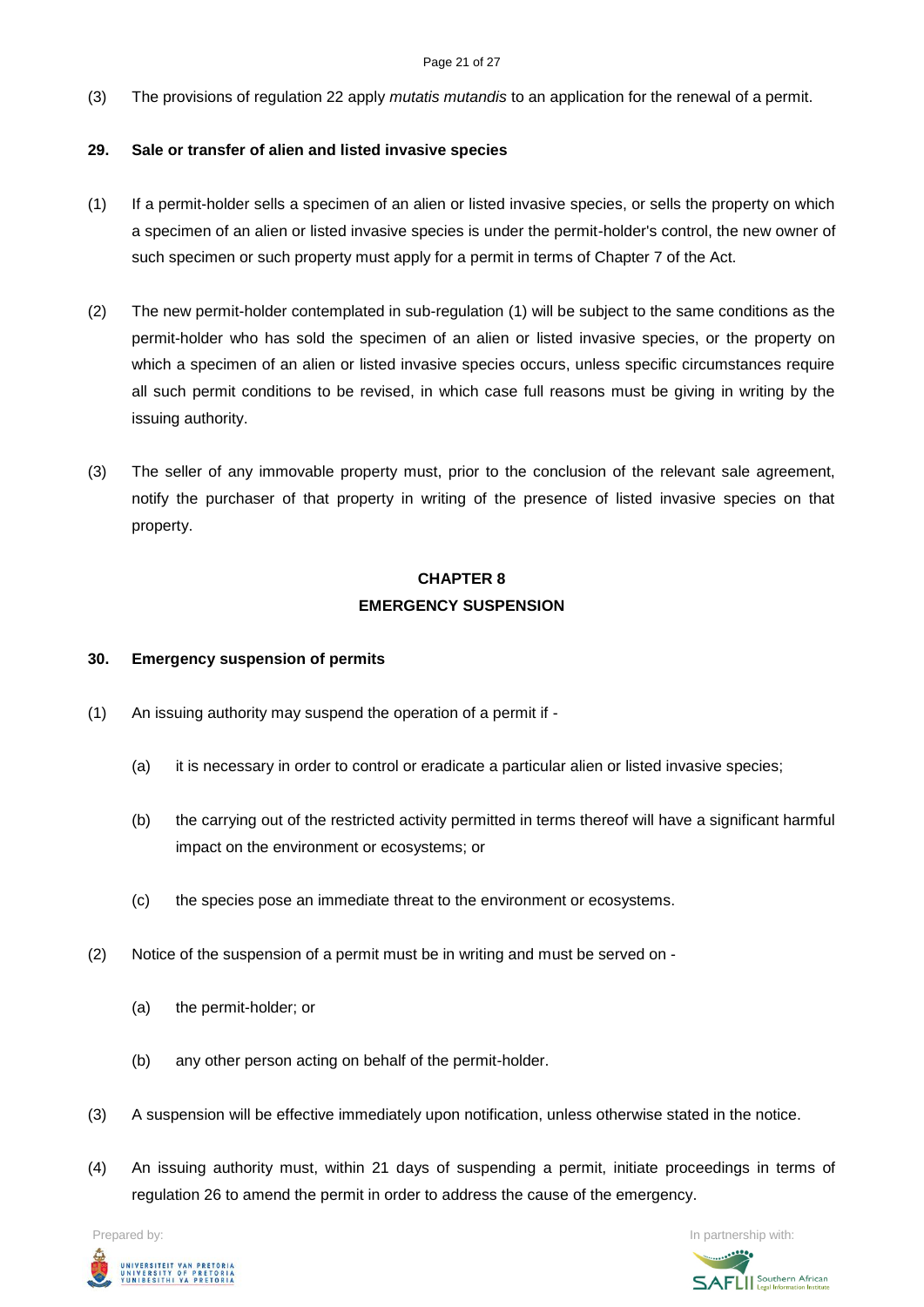(5) A suspension will remain in force until the finalisation of proceedings in terms of regulation 26.

# **CHAPTER 9 COMPLIANCE AND ENFORCEMENT**

#### **31. Prohibited alien and listed invasive species directives**

- (1) A directive in terms of section 69(2) or section 73(3) of the Act may be served by
	- (a) delivering it by hand to the person or group of persons or to their authorised representative;
	- (b) in the case of a juristic person, delivering it to the registered office of the juristic person; or
	- (c) forwarding it by registered post to the person or group of persons.
- (2) A competent authority must
	- (a) maintain a record of all directives issued;
	- (b) retain a copy of the directive issued for record purposes; and
	- (c) provide the relevant issuing authority with a copy of the directive issued.

#### **32. Requests for directives**

- (1) A request to issue a directive in terms of section 74(1) of the Act must be on a form that corresponds substantially with Annexure B.
- (2) A competent authority may waive any of the information required in Annexure B.

#### **33. Withdrawal of directives**

A directive issued under section 69(2) or section 73(3) of the Act may be withdrawn in writing by the competent authority if the circumstances giving rise to the issue of the directive no longer exist.

#### **34. Limitations of liability**

The provisions of section 49 of the National Environmental Management Act apply *mutatis mutandis* to these regulations.

#### **35. Offences and penalties**



**Prepared by:** In partnership with:  $\frac{1}{2}$  in partnership with:  $\frac{1}{2}$  in partnership with: **SAFLI** Southern African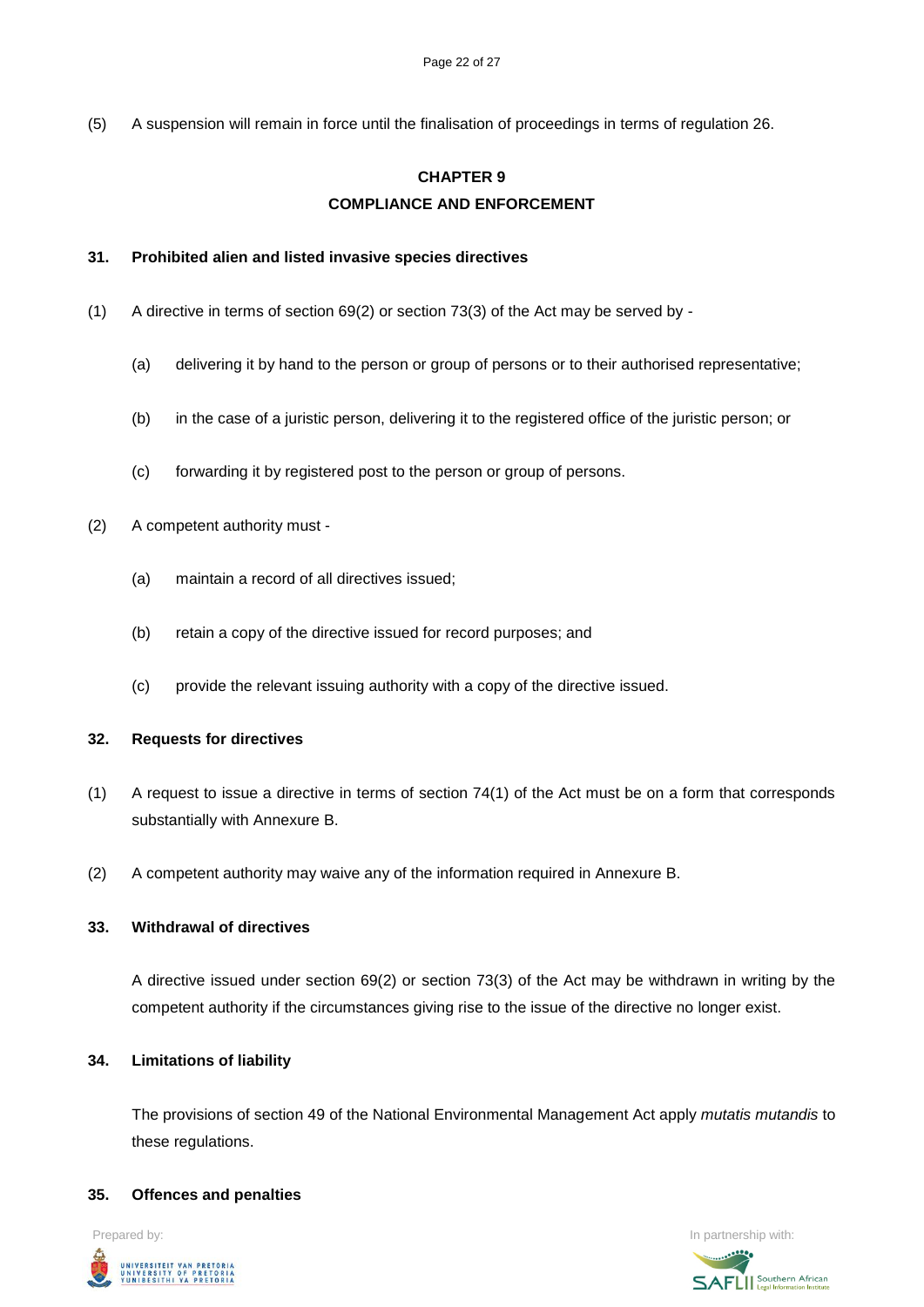- (1) Any offence committed in terms of section 101 of the Act shall, upon conviction, carry the penalties referred to in section 102 of the Act.
- (2) Any person who contravenes or fails to comply with a provision of these regulations is guilty of an offence and is liable, on conviction, to -
	- (a) a fine not exceeding five million rand, and in the case of a second or subsequent conviction, to a fine not exceeding R10 million; or
	- (b) imprisonment for a period not exceeding 10 years; or
	- (c) to both such fine and imprisonment.

### **CHAPTER 10 REPEAL AND SHORT TITLE**

### **36. Repeal**

The Alien and Invasive Species Regulations 2013, published in Government Notice No R.506, *Gazette* No. 33683 of 19 July 2013 are hereby repealed.

### **37. Short title and commencement**

These Regulations are called the Alien and Invasive Species Regulations, 2014 and take effect within 60 days of publication in the *Gazette*.



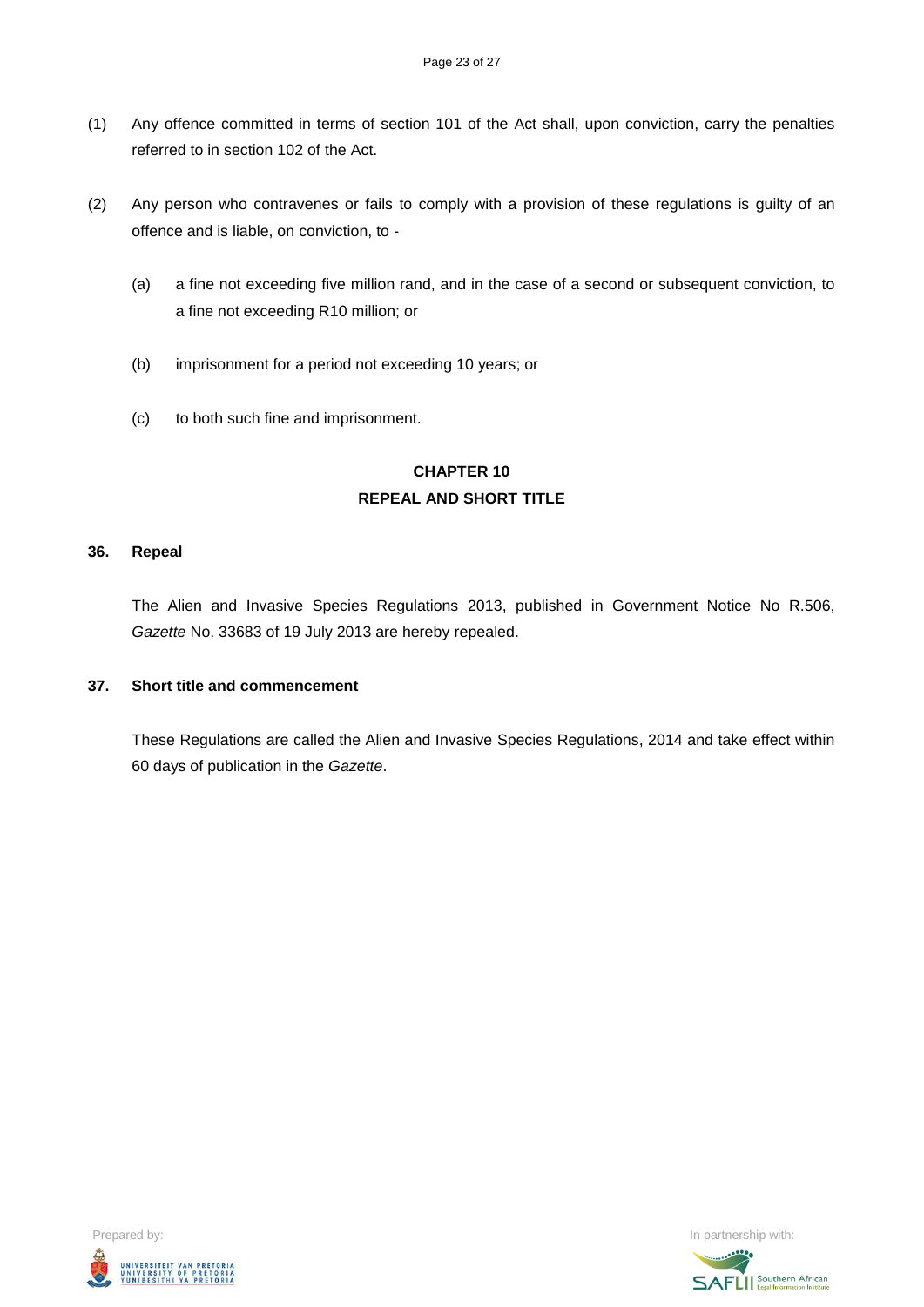# **ANNEXURE A FEES**

# **Fees in connection with the application for alien and listed invasive alien species permits in terms of the National Environmental Management: Biodiversity Act, 2004**

### **Explanatory Note:**

*In terms of section 97(1)(f)(ii) of the Act, and in terms of the National Environmental Management Act, 1998, the Minister may prescribed the fees to be paid in connection with the lodging and consideration of applications for permits and appeals*

|                                 | Activity                         | Fee                 |
|---------------------------------|----------------------------------|---------------------|
|                                 | Import into the Republic         | R200.00             |
| Alien & Listed Invasive Species | <b>All restricted activities</b> | R <sub>100.00</sub> |
|                                 | <b>Renewal of permit</b>         | R <sub>50.00</sub>  |
|                                 | <b>Appeals</b>                   | R50.00              |



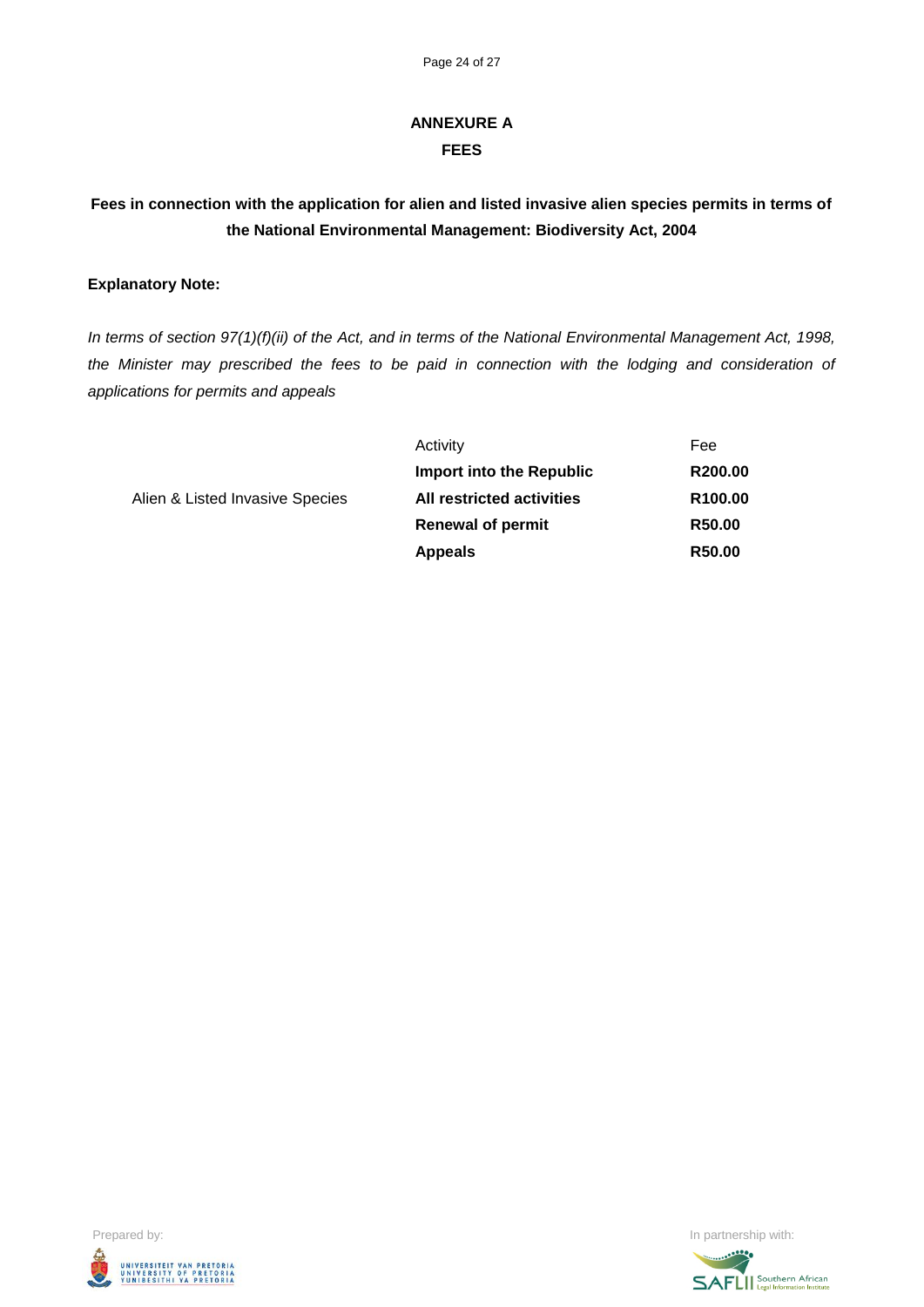### **ANNEXURE B**

# **Request to issue a directive in terms of section 74(1) of the National Environmental Management: Biodiversity Act for a listed invasive species**

### **Explanatory Note:**

*In terms of section 74(1) of the Act, any person may request the Minister, in writing, to issue a directive in terms of section 73(3) of the Act.*

### **For official use:**

Reference number Date:

### **1. DIRECTIVE REQUESTED BY:**

| Full name        |           |  |      |
|------------------|-----------|--|------|
| Identity number  |           |  |      |
| Physical address |           |  |      |
|                  |           |  |      |
|                  |           |  |      |
|                  |           |  | Code |
| Postal address   |           |  |      |
|                  |           |  |      |
|                  |           |  |      |
|                  |           |  | Code |
| Telephone number | $(+27)$ ( |  |      |
| Fax number       | $(+27)$ ( |  |      |
| Cellular number  | $(+27)$ ( |  |      |
| E-mail address   |           |  |      |

### **2. DIRECTIVE TO BE ISSUED TO**

Name: .......................................................................................................................................................

### **2.1 SITE AND SPECIES DETAILS**

2.1.1 Name (if applicable), province/magisterial district, erf number or physical address:

.................................................................................................................................. .................................................................................................................................. ..................................................................................................................................

**Prepared by:** In partnership with:  $\blacksquare$  In partnership with:  $\blacksquare$  In partnership with:



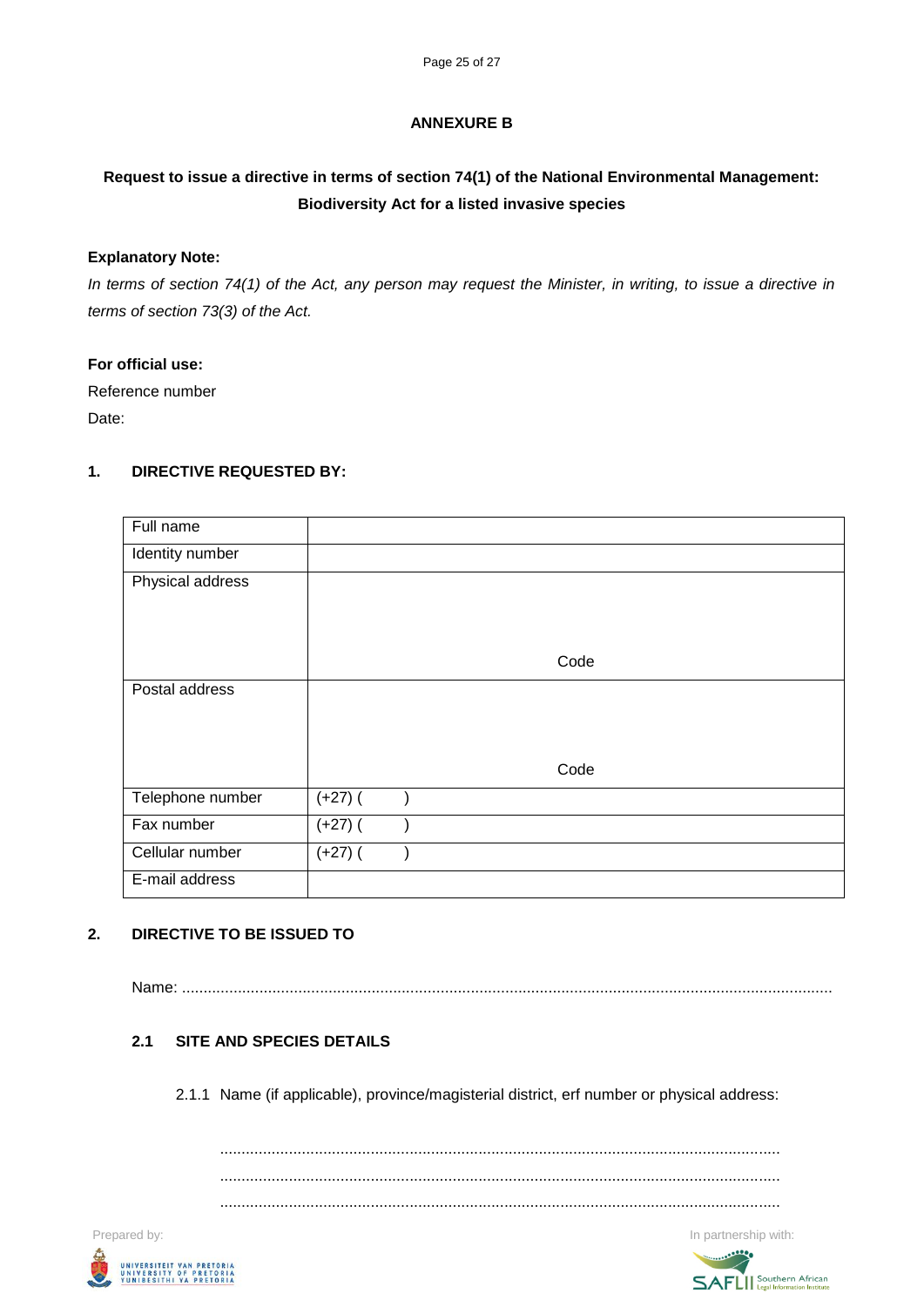2.1.2 Listed invasive species involved (Attach list if space is insufficient):

Scientific name: ..........................................................................................................

Common name: ..........................................................................................................

### **2.2 REASONS FOR REQUEST (Choose whichever is applicable)**

2.2.1 Contravention of permit requirements in terms of section 71(1) of the Act and/or associated permit conditions?

|              | If yes, substantiate:                                                                                                 | Yes | No                   |
|--------------|-----------------------------------------------------------------------------------------------------------------------|-----|----------------------|
|              |                                                                                                                       |     |                      |
|              | 2.2.2 Contravention of notification requirements in terms of section 73(2)(a) of the Act?                             |     |                      |
|              | If yes, substantiate:                                                                                                 | Yes | No                   |
|              |                                                                                                                       |     |                      |
|              | 2.2.3 Contravention of measure to prevent spreading / control / eradicate in terms of section<br>73(2)(b) of the Act? |     |                      |
|              | If yes, substantiate:                                                                                                 | Yes | No                   |
|              |                                                                                                                       |     |                      |
|              | 2.2.4 Previous directives not implemented?                                                                            |     |                      |
|              | If yes, substantiate:                                                                                                 | Yes | No                   |
|              |                                                                                                                       |     |                      |
| Prepared by: |                                                                                                                       |     | In partnership with: |